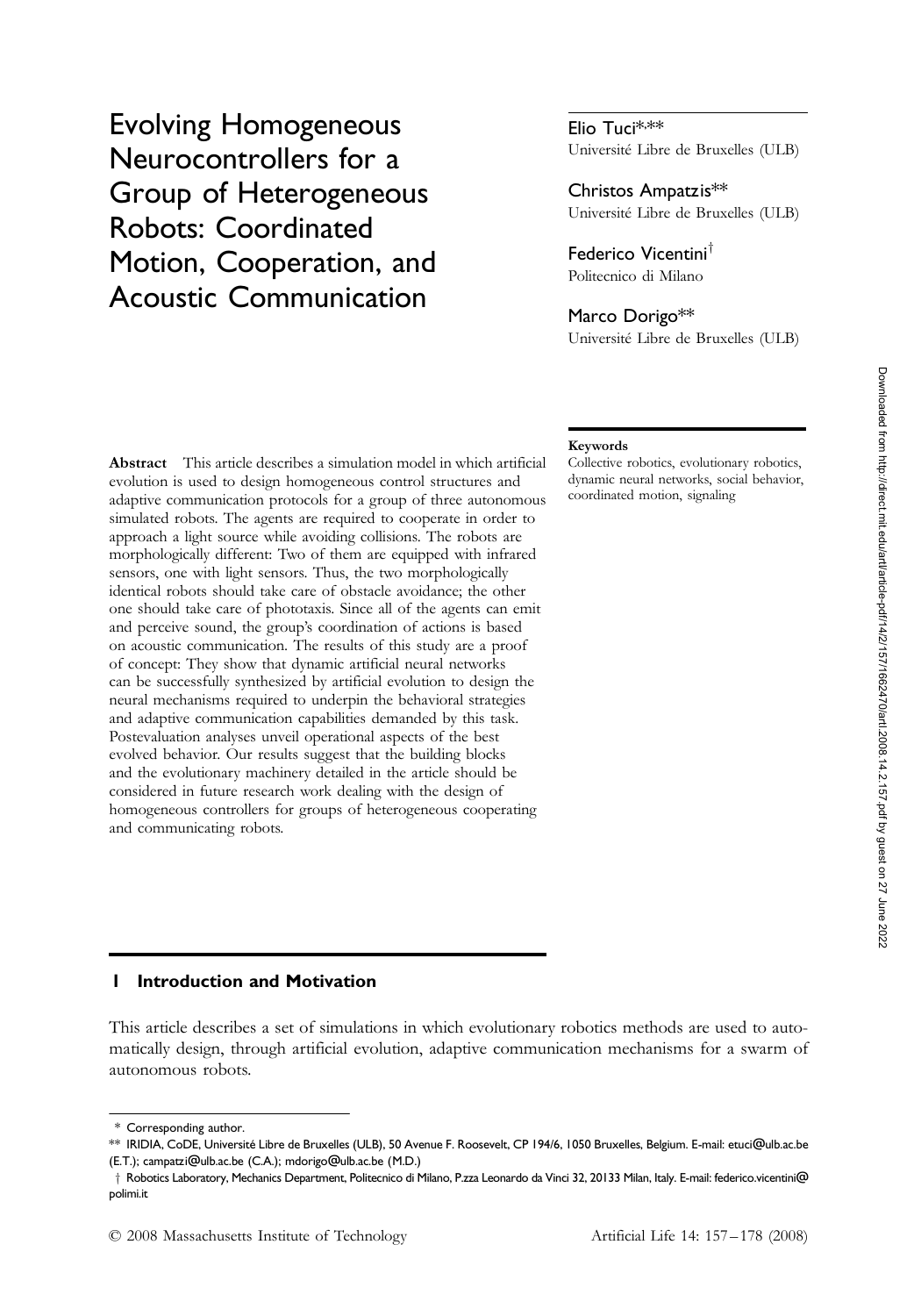Communication is particularly important in any type of multirobot system, because it allows the coordination of actions in scenarios that require cooperation among the agents. Several types of communication protocols have been employed by roboticists to improve the effectiveness of the collective behavior of a group of robots. Among them, situated communication protocols are becoming increasingly popular owing to their relevance in the domain of swarm robotics— a research field dedicated to the study of how relatively simple physically embodied agents can be designed such that a desired collective behavior emerges from the local interactions among agents, and between the agents and the environment [8, 9]. ''Situated communication'' refers to social interactions in which the physical instantiation of the message contributes to defining its semantics (see [6] for more details). In other words, the semantics of a signal is grounded in the perceptual experience of the receiver.<sup>1</sup> A classic example of situated communication in nature is stigmergy in social insects [12, 15]. Stigmergy is a method whereby individuals communicate with each other by modifying their local environment. For instance, ants, by laying down pheromone along their trail, influence each other's behavior.

Swarm robotics represents a novel way of doing collective robotics in which autonomous cooperating agents are controlled by distributed and local rules. That is, each agent uses individual mechanisms and local perception to decide what action to take. In a multirobot system with these characteristics, (situated) communication refers to those circumstances in which the individual actions carried out by an agent, by perturbing the perceptual state of one or more observers, make possible various forms of social coordination among the members of the group [4]. Swarm robotic systems are of particular interest for roboticists because (i) the failure of individual components does not significantly hinder the performance of the group (robustness); (ii) cooperative behavior makes it possible to reduce the complexity of the individuals (simplicity of single units), and (iii) the control mechanisms used are not dependent on the number of agents in the swarm (scalability).

Ongoing research work in swarm robotics is focusing on the development of design methods to obtain effective group-level behaviors from the definition of individual mechanisms and ground the semantics of communication in the perceptual experience of single agents [17, 26, 28]. The research presented in this article aims to contribute to the development of swarm robotic systems through the study of a particular scenario that requires a swarm of robots to use communication in order to perform a collective navigation task. In particular, our objective is to prove that evolutionary robotics methods can be successfully applied to the design of homogeneous controllers for a morphologically different swarm of robots.

Evolutionary robotics is a methodological tool to automate the design of robots' controllers [21]. Evolutionary robotics is based on the use of artificial evolution to find sets of parameters for artificial neural networks that guide the robots to the accomplishment of their objectives, avoiding dangers. In this study, the evolutionary robotics methods allow us to develop adaptive communication mechanisms that are grounded in the perceptual experience of the receiver and fully integrated with all of the other underlying structures that underpin the behavioral repertoire of each robot. Unlike other design methods, evolutionary robotics does not require the designer to make strong assumptions concerning what behavioral and communication mechanisms are needed by the robots. The experimenter specifies the characteristics of a social context in which robots are required to cooperate. The agent's mechanisms for communicative and noncommunicative behavior are determined by an evolutionary process which favors (through selection) those solutions that improve the fitness (i.e., a measure of an agent's or group's ability to accomplish its task) of an agent and/or of a group of agents.

In evolutionary robotics, the homogeneous approach (i.e., where a controller is cloned in each robot of a group) is extensively used to deal with morphologically identical robots. This approach is preferred because it facilitates the design process. For example, the evaluation of the collective

<sup>1</sup> An alternative to situated communication is abstract communication protocols, in which the physical signal (the medium) that transports the message does not have any semantic properties. Only the content of the message has meaning. Examples of abstract communication are protocols in which messages are exchanged by robots through wireless Ethernet [25].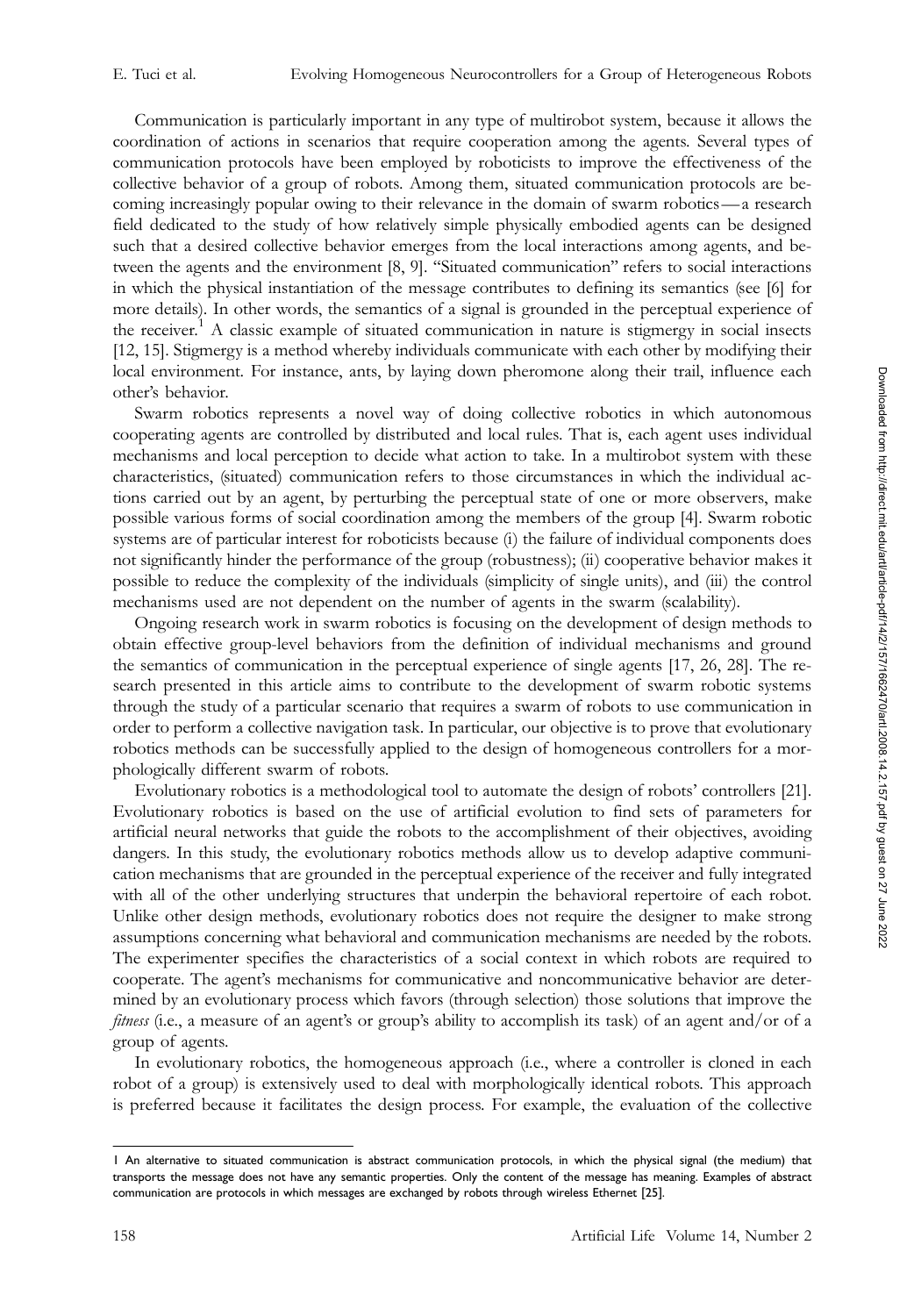behavior of different homogeneous groups can be directly used to quantitatively estimate the effectiveness of their control structures and, subsequently, to compare them. If the robots of a group do not share the same controller, it becomes less intuitive to define the criteria for estimating, from the observation of the collective behavior, the effectiveness of each control structure within a group and to compare different controllers associated with different groups [22]. Moreover, the homogeneity of control structures does not preclude the emergence of behavioral specializations. For example, the work of Quinn et al. [24] shows that leader-follower specialization can be obtained in a homogeneous group of robots by using dynamic neural network controllers. However, to the best of our knowledge, the homogeneous approach has never been employed in the context of morphologically different robots. In this context, neural plasticity may be required (a) to deal with specialization or role assignment among morphologically similar robots, as well as (b) to take account of the morphological differences in the sensory-motor apparatus of the agents. In this article, the process by which a single controller adapts to morphologically different robots is referred to as *dynamic speciation*. Given the nature of the adaptive task described in this article, we decided to use it as a test bed to explore the potential of the homogeneous approach to design controllers for morphologically different robots.

The results of this study are a proof of concept: They show that dynamic artificial neural networks can be successfully synthesized by artificial evolution to design the neural mechanisms required to underpin the behavioral strategies and adaptive communication capabilities demanded by the task. In particular, we have developed a sound signaling system that allows a group of morphologically heterogeneous agents that differ in their sensory capabilities to coordinate their actions in order to approach a lightbulb without collisions. Postevaluation analyses unveil operational aspects of the best-evolved behavior. For example, we show that adaptive group behavior can be achieved without the need of (i) individual built-in mechanisms for distinguishing between self- and non-self-produced signals, or of (ii) complex neural structures that regulate the turn-taking during communication.

#### 1.1 Structure of the Article

In what follows, we first present a review of previous work in which control mechanisms for communicative and noncommunicative behavior in swarm robotic systems have been designed by using evolutionary robotic methods (Section 2). In Section 3, we describe the simulation scenario investigated in this research work. In Sections 4, 5, 6, and 7 we describe methodological issues of our study. In Section 8, we illustrate the results and postevaluation analysis of our simulations. Discussion and conclusions are presented in Sections 9 and 10.

# 2 State of the Art

In this section we review research work focused on the issue of designing, through artificial evolution, neural mechanisms for communicative and noncommunicative behavior in swarms of autonomous robots. In particular, we describe those works in which, as in ours, the structure of the communication (i.e., the syntax and semantics) is automatically designed by the evolutionary process. Consequently, we do not consider those interesting works on communication in multirobot systems in which the mechanisms for social interactions are designed by using methods other than evolutionary robotics. For a survey of work in those fields, we refer the reader to the articles [2, 5, 11, 25].

A number of experiments have been carried out in the recent past in which agents asked to solve rather simple tasks that require cooperation and coordination, develop simple forms of ritualized social interactions and/or signaling capabilities. In the work described in [23, 24], a team of robots is required to move in an arbitrarily chosen direction by remaining at a distance from each other inside the range of their infrared sensors. This work is particularly important in that it shows that it is possible to design, through artificial evolution, neural mechanisms that, by simply using the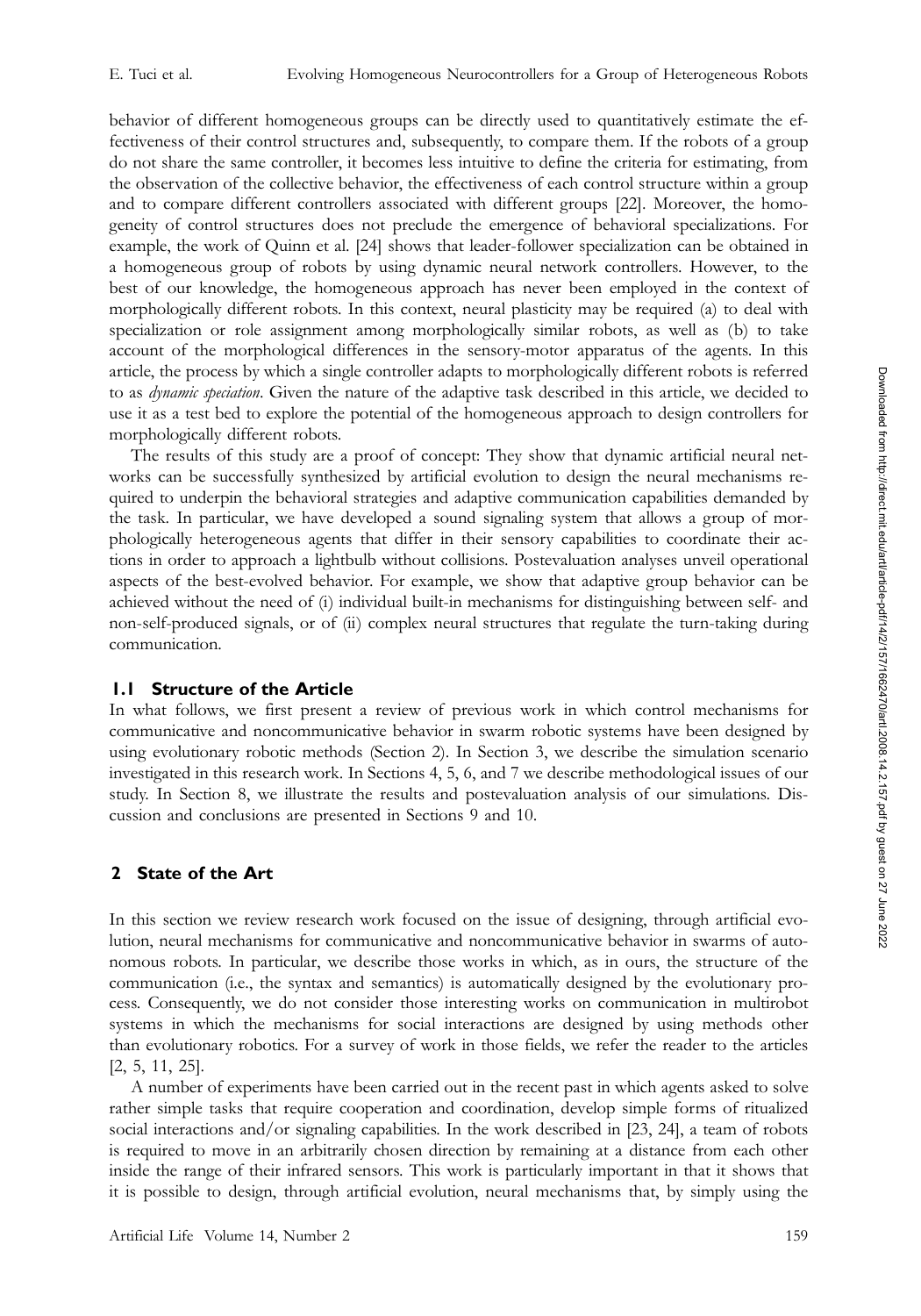infrared sensors' readings, allow a group of homogeneous robots to engage in social interactions that result in the emergence of roles such as leader and follower. The authors also describe the evolution of communication among the robots by showing that behavior for social coordination first evolves in a noncommunicative context, and only subsequently acquires its adaptive function. Still in the domain of social interactions for collective navigation tasks, Baldassarre et al. [3] evolved neurocontrollers for a group of homogeneous robots required to move together towards a target. Contrary to the work described in [24], Baldassarre et al. made use of a dedicated communication channel in the form of a loudspeaker continuously emitting a tone and directional microphones.

In the work described in [18, 19], the authors illustrate the evolution of communicative behavior based on a simple vocabulary consisting of four signals. This communication protocol is used by a group of four robots to halt in two target areas so that, at any given time, each target area does not host more than half of the team. In [7], the author describes an experiment in which two autonomous agents, equipped with sound sensors and effectors, have to remain close to each other as long as possible. An operational description of the best-evolved solutions reveals that the sound signaling system is used by the agents both for self-stimulation and for social interaction. This evidence seems to go against a shared perspective in biology and psychology that tends to distinguish the behavior of natural organisms as socially relevant and non-socially-relevant. The author uses the counterintuitive result of his analysis to point out the importance of grounding the functional description of the behavior of natural organisms in ''what we know about the operation (at different levels) of the system concerned'' [7, p. 43].

The work of Trianni and Dorigo [26] points to the advantages of evolved versus hand-coded acoustic communication protocols in a task in which a group of physically-linked robots is required to move while avoiding holes in the ground. The work shows that the behavior of swarms exploiting an evolved acoustic communication protocol is more robust than the behavior of swarms using a hand-designed protocol. Similarly, Ampatzis et al. [1] show that a categorization task can be more efficiently performed by a pair of robots when the social interactions are mediated by a simple evolved acoustic communication protocol.

Our experiment is strongly based on some of the research described in this section. For example, we draw inspiration from [7] for modeling the sound signaling system of our robots (see Section 5). Furthermore, we draw inspiration from [24] in designing the fitness function described in Section 4. Other aspects of our work, such as the nature of the cooperative scenario used to investigate issues concerning the evolution of acoustic communication (i.e., social interactions in morphologically heterogeneous robots) and other methodological choices, are original and innovative. In Section 9, we point the reader to similarities and differences between our work and those described in this section, and we highlight the novel and interesting parts of our research work.

#### 3 Experimental Setup

We consider the following experiment: Three simulated robots—referred to as *robots* or *agents* hereafter—are required to navigate towards a light source, while remaining close to each other. The robots are placed in an arena, as shown in Figure 1. The arena is composed of walls and a light that is always turned on. The light can be situated in the bottom left corridor (Env. L) or in the bottom right corridor (Env. R). The robots are initialized with their centers anywhere on an imaginary circle of radius 12 cm centered in the top corridor, at a minimum distance of 3 cm from each other. The initial orientation of each robot is determined by applying an angular displacement randomly chosen in the interval  $[-30^\circ, 30^\circ]$  with respect to a vector originating from the center of the robot and pointing towards the centroid of the group. The goal of the robots is (i) to navigate towards the light, whose position changes according to the type of environment they are situated in, and (ii) to avoid collisions.

The peculiarity of the task lies in the fact that the robots are equipped with different sets of sensors. In particular, two robots are equipped with infrared and sound sensors but they have no ambient light sensors. These robots are referred to as RIR (see Figure 2a). The other robot is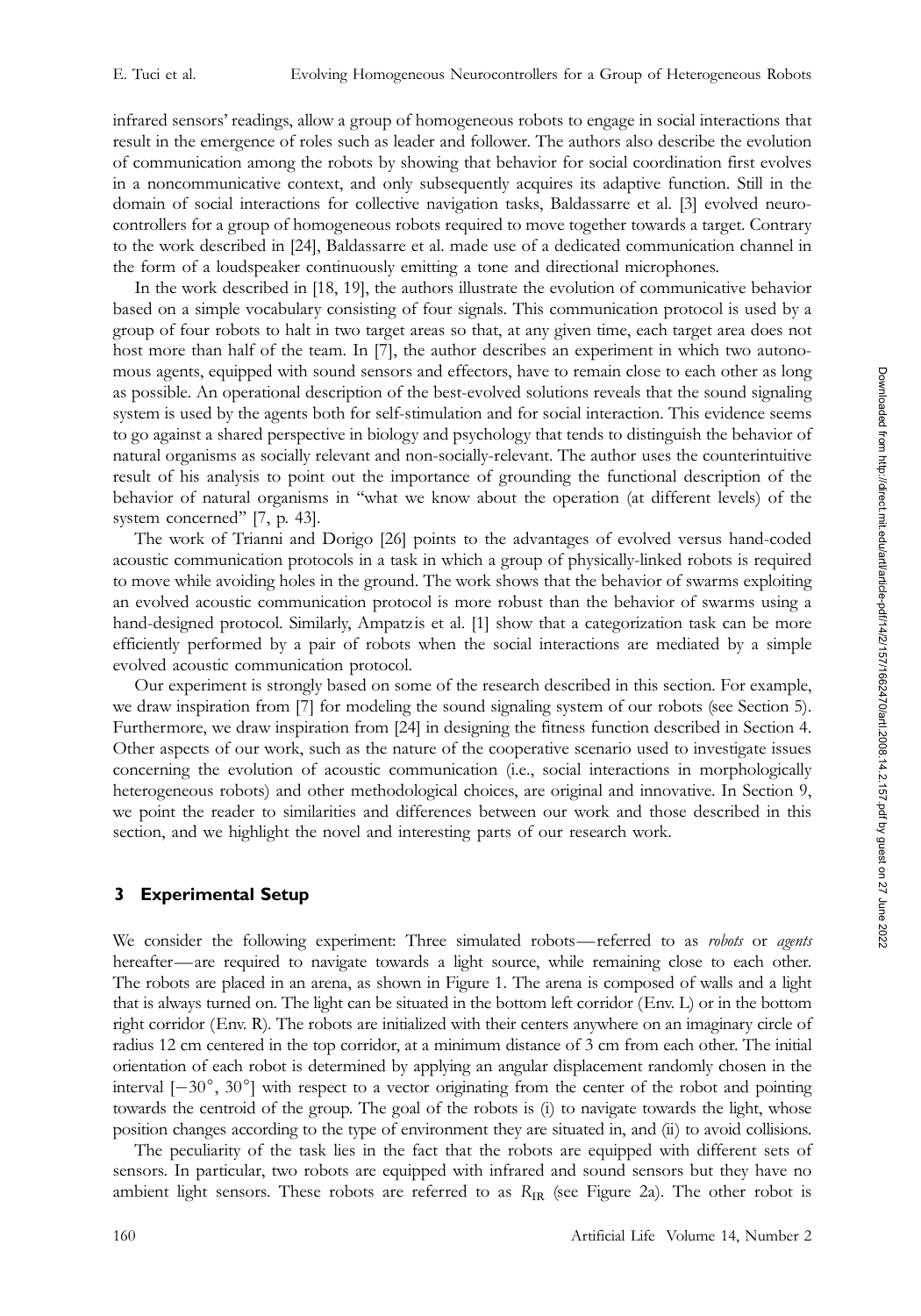

Figure 1. (a) Env. L; (b) Env. R. In both pictures, the thick lines represent the arena walls, the two small filled circles represent robots R<sub>IR</sub>, the small white circle represents robot R<sub>AL</sub>, and the light is represented by the filled circles at the bottom left and right. For each robot, the black arrows indicate the region within which the robot's heading is randomly chosen.

equipped with ambient light and sound sensors, but it has no infrared sensors. We refer to this robot as  $R_{AL}$  (see Figure 2b). Robots  $R_{IR}$  can perceive the walls and other agents through infrared sensors, while the robot  $R_{AL}$  can perceive the light. Therefore, given the nature of the task, the robots are forced to cooperate in order to accomplish their goal. In fact, it would be very hard for each of them to solve the task solely based on their own perception of the world. R<sub>AL</sub> can hardly avoid collisions;  $R_{IR}$  can hardly find the light source. Thus, the task requires cooperation and coordination of actions between the different types of robots.

Although the robots differ with respect to their sensory capabilities, they are homogeneous with respect to their controllers. That is, the same controller, synthesized by artificial evolution, is cloned in each member of the group. Both types of robots are equipped with a sound signaling system (more details in Section 5). However, contrary to other studies [see 3, 18, 19], we do not assume that the agents are capable of distinguishing their own sound from that of the other agents. The sound broadcast into the environment is perceived by the agent through omnidirectional microphones. Therefore, acoustic signaling is subject to problems such as the need to distinguish one's own sound from those of others and mutual interference due to lack of turn-taking [7].

The reason why we chose the group to be composed of two  $R_{IR}$  and one  $R_{AL}$  robots is that this intuitively seems to be the smallest group capable of spatially arranging itself adaptively in order to successfully navigate the considered world. Preliminary studies have shown that with two-robot groups, evolution tends to favor solutions in which, during navigation,  $R_{IR}$  remains in front of  $R_{AL}$ . This type of



Figure 2. (a) The robots  $R_{IR}$ ; (b) the robots  $R_{AL}$ ; (c) the network architecture. Only the connections for one neuron of each layer are drawn. The input layer of  $R_{IR}$  takes readings as follows: Neuron  $N_1$  takes input from the infrared sensors  $(R_0 + IR_1 + IR_2)/3$ ,  $N_2$  from  $(IR_4 + IR_5 + IR_6)/3$ ,  $N_3$  from  $(IR_8 + IR_9 + IR_{10})/3$ ,  $N_4$  from  $(IR_{12} + IR_{13} + IR_{14})/3$ ,  $N_5$  from the sound sensor S<sub>2</sub>, and N<sub>6</sub> from the sound sensor S<sub>1</sub>. The input layer of R<sub>AL</sub> takes readings as follows: N<sub>1</sub> and N<sub>2</sub> take input from ambient light sensors AL<sub>1</sub>, N<sub>3</sub> and N<sub>4</sub> take input from AL<sub>2</sub>, N<sub>5</sub> from S<sub>2</sub>, and N<sub>6</sub> from S<sub>1</sub>. Here M<sub>1</sub> and M<sub>2</sub> are the left and the right motors, respectively. L is the loudspeaker.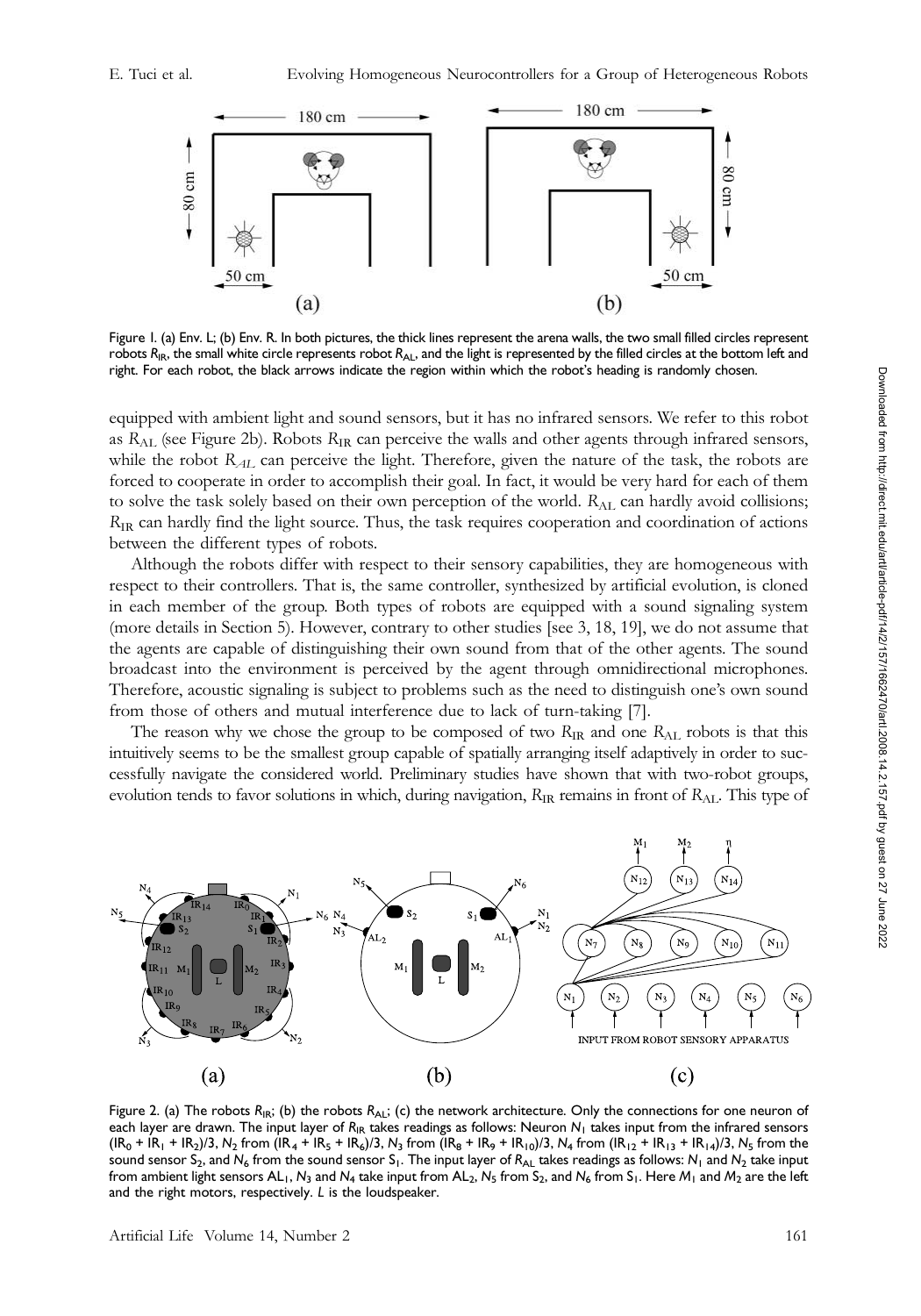group has trouble in making left and right turns. As we will show in the next sections of this article, a three-robot group in which the  $R_{AL}$  tends to remain behind the two  $R_{IR}$  companions employs safer and more robust navigation strategies, which allow the robots to make left and right turns successfully.

## 4 The Fitness Function

During evolution, each genotype is translated into a robot controller and cloned into each agent. Then, the group is evaluated twelve times: six trials in Env. L, and six trials in Env. R. The sequence order of environments within the twelve trials has no bearing on the overall performance of the group, since each robot controller is reset at the beginning of each trial. Each trial  $(e)$  differs from the others in the initialization of the random number generator, which influences the robots' starting position and orientation, and in the noise added to motors and sensors. Within a trial, the robot life span is 400 simulated seconds (4,000 simulation cycles). In each trial, the group is rewarded by an evaluation function  $f_e$ , which seeks to assess the ability of the team to approach the lightbulb, while avoiding collisions and staying within the range of the robots' infrared sensors:<sup>2</sup>

$$
f_e = KP \sum_{t=i}^{T} (d_t - D_{t-1}) \tanh(S_t/\rho).
$$

As in [24], the simulation time steps are indexed by  $t$ , and  $T$  is the index of the final time step of the trial;  $d_t$  is the Euclidean distance between the group's location at time step t and its location at time step 0, and  $D_{t-1}$  is the largest value that  $d_t$  has attained prior to time step t. Therefore, the factor  $d_t - D_{t-1}$  measures any gain that the team has made on its previous best distance from its initial location, which is taken to be the centroid of the group.

The factor  $tanh(S_t/\rho)$  reduces any fitness increment given by  $d_t - D_{t-1}$  when one or more robots are outside of the infrared sensor range:  $S_t$  is a measure of the team's dispersal beyond the infrared sensor range  $\rho = 24.6$  cm at time step t. Recall that the robot R<sub>AL</sub> has no infrared sensors. Therefore, it does not have a direct feedback at each time step of its distance from its groupmates. Nevertheless, the sound can be used indirectly by this robot to adjust its position within the group. If each robot is within range  $\rho$  of at least one other, then  $S_t = 0$ . Otherwise, the shortest two lines that connect all three robots are found, and  $S_t$  is the distance by which the longer of these exceeds  $\rho$ . The function  $tanh(x)$  ensures that, as the robots begin to disperse, the team's score increment falls sharply.

The factor  $P = 1 - (\sum_{i=1}^{3} c_i/\epsilon_{\text{max}})$  if  $\sum_{i=1}^{3} c_i \le \epsilon_{\text{max}}$  reduces the score in proportion to the number of collisions that have occurred during the trial, where  $c_i$  is the number of collisions of the robot  $i$  and  $c_{\text{max}} = 4$  is the maximum number of collisions allowed.  $P = 0$  if  $\sum_{i=1}^{3} c_i > c_{\text{max}}$ . The team's accumulated score is multiplied by  $K = 3.0$  if the group moved towards the lightbulb; otherwise  $K =$ 1.0. A trial is terminated early if (a) the team reached the lightbulb, ( b) the team's distance from the lightbulb exceeds an arbitrary limit, set to 150 cm, or (c) the team exceeds the maximum number of allowed collisions,  $c_{\text{max}}$ .

#### 5 The Robots

The controllers are evolved in a two-dimensional simulation environment, which models the kinematics of simple geometries and the functional properties of three types of sensors: infrared, ambient light, and sound sensors (see [27] for a detailed description of the simulator). As illustrated in Figure 2a, b,

<sup>2</sup> This fitness function is very similar to the one used in [24], from which it differs mainly in the parameter K. This parameter has been introduced to give a selective advantage to those groups that move towards the lightbulb. In order to facilitate comparisons between our work and that detailed in [24], we provide a description of the fitness function that uses a similar mathematical notation to that employed in [24].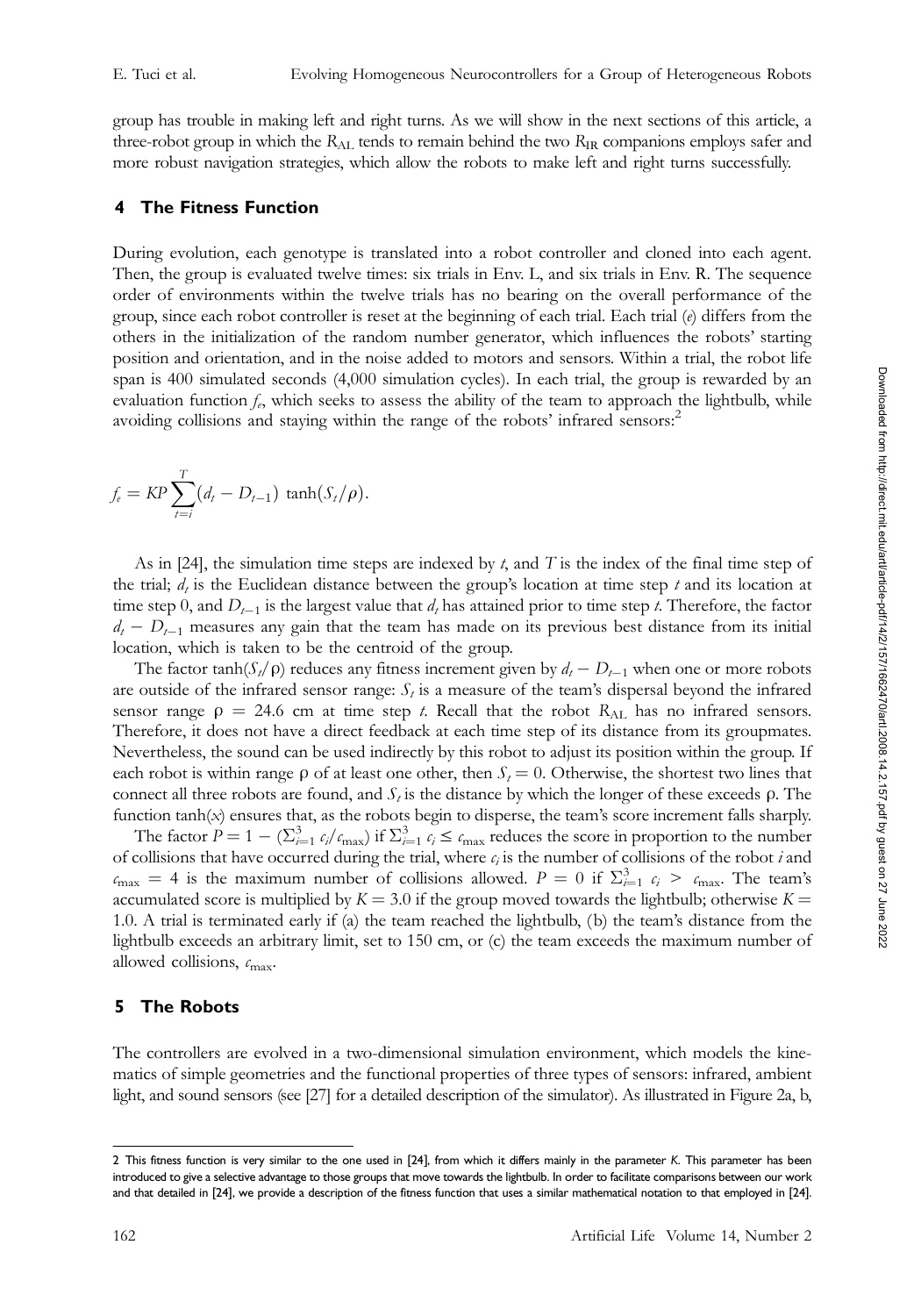

Figure 3. This picture has been adapted from [7]. It shows the working principles of the shadowing mechanism.

our robots are modeled as circular objects of 5.8-cm radius. Differential-drive kinematic equations, as presented in [10], are used to update the position of the robots within the environment.

Each robot  $R_{IR}$  has 12 infrared sensors (IR<sub>i</sub>) placed on the perimeter of its circular body (see Figure 2a). Robot R<sub>AL</sub> has two ambient light sensors (AL<sub>1</sub>) and (AL<sub>2</sub>) positioned at  $\pm$  67.5° with respect to its facing direction (see Figure 2b). The signals of both infrared sensors and ambient light sensors are a function of the distance between the robot and the obstacle.<sup>3</sup>

Both  $R_{IR}$  and  $R_{AL}$  robots are equipped with a loudspeaker  $(L)$  that is situated at the center of the body of each robot, and with two omnidirectional microphones (S<sub>1</sub> and S<sub>2</sub>), placed at  $\pm$ 45° with respect to the robot's heading. Sound is modeled as an instantaneous, additive field of single frequency with time-varying intensity  $(\eta_i \in [0.0, 1.0])$  which decreases as the inverse square of the distance from the source, as previously modeled in [7]. Robots can perceive signals emitted by themselves and by other agents. The modeling of the perception of sound is inspired by what is described in [7]. There is no attenuation of intensity for self-produced signal. The perception of sound emitted by others is affected by a *shadowing* mechanism, which is modeled as a linear attenuation without refraction, proportional to the distance  $\delta_{\rm sh}$  traveled by the signal within the body of the receiver (see [7] for details). This distance is computed as follows:

$$
\delta_{sh} = \delta_{sen}(1 - A), \qquad 0 \le A < 1, \quad A = \frac{\delta^2 - R^2}{\delta_{sen}^2},\tag{1}
$$

where  $\delta_{\text{sen}}$  is the distance between the sound source and the sensor,  $\delta$  is the distance between the sound source and the center of the body of the receiver, and R is the robot's radius (see also Figure 3). The selfcomponent of the sound signal is simply equal to  $\eta_i$ . In order to calculate the non-self-component, first we scale the intensity of sound emitted by the sender  $(\eta_i)$  by applying the inverse square law with respect to the distance between the sound source and the microphones of the receiver. Subsequently, we

<sup>3</sup> The morphological structure and sensory apparatus of our robots model some of the characteristics of the s-bots. The s-bots are small wheeled cylindrical robots, 5.8 cm in radius, equipped with a variety of sensors, and whose mobility is ensured by a differential drive system (see [20] for details).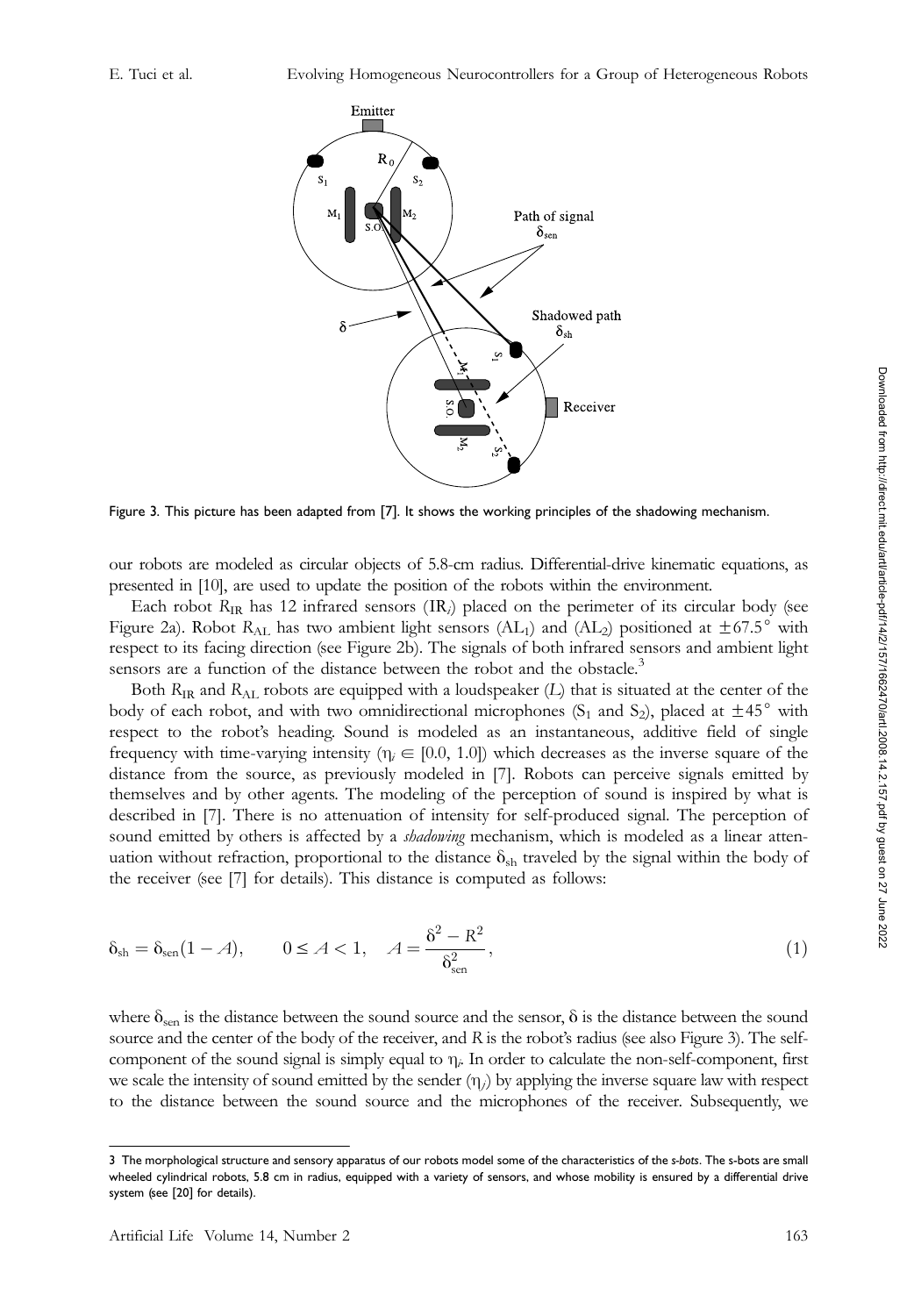multiply the scaled intensity by an attenuation factor  $\psi$ , which ranges linearly from 1 when  $\delta_{\rm sh} = 0$  to 0.1 when  $\hat{\delta}_{sh} = 2R$ . To summarize, the reading  $\hat{S}_{ik}$  of each sound sensor s of robot i is computed as follows:

$$
\hat{S}_{is} = \text{self} + \text{non-self}; \qquad \text{self} = \eta_i, \quad \text{non-self} = \sum_{\substack{j \in [1,3] \\ j \neq i}} \eta_j \frac{R^2}{\delta_{\text{sen}}^2} \psi. \tag{2}
$$

The auditory receptive field of each microphone is bounded within the interval [0.0, 1.0]. Therefore, the sound sensor can be saturated by the self-emitted sound if a robot emits at its highest intensity  $(\eta_i = 1.0).$ 

Ten percent uniform noise is added to all sensor readings, motor outputs, and position of the robot.

## 6 The Robots' Neural Controller

The agent controller is composed of a network of five interneurons and an arrangement of six sensory neurons and three output neurons (see Figure 2c). The sensory neurons receive input from the agent's sensory apparatus. Thus, for robots  $R_{IR}$ , the network receives the readings from the infrared and sound sensors. For robots RAL, the network receives the readings from the ambientlight and sound sensors. The interneuron network (from  $N_7$  to  $N_{11}$ ) is fully connected. Additionally, each interneuron receives one incoming synapse from each sensory neuron. Each output neuron (from  $N_{12}$  to  $N_{14}$ ) receives one incoming synapse from each interneuron. There are no direct connections between sensory and output neurons. The network neurons are governed by the following state equation:

$$
\frac{dy_i}{dt} = \begin{cases} \frac{1}{\tau_i}(-y_i + gI_i), & i \in [1, 6],\\ \frac{1}{\tau_i}(-y_i + \sum_{j=b}^{k} \omega_{ji}\sigma(y_j + \beta_j) + gI_i), & i \in [7, 14], \quad \sigma(x) = \frac{1}{1 + e^{-x}}, \end{cases}
$$
(3)

where, using terms derived from an analogy with real neurons,  $y_i$  represents the cell potential,  $\tau_i$  the decay constant, g a gain factor,  $I_i$  the intensity of the sensory perturbation on sensory neuron i,  $\omega_{ij}$  the strength of the synaptic connection from neuron j to neuron i,  $\beta_j$  the bias term, and  $\sigma (y_j + \beta_j)$ the firing rate. For each i, the indices  $h$  and  $k$  are set by taking into account the network architecture. The cell potentials  $y_i$  of the 12th and 13th neurons, mapped into [0.0,1.0] by a sigmoid function  $\sigma$ and then linearly scaled into  $[-6.5, 6.5]$ , set the robot motor's output. The cell potential  $y_i$  of the 14th neuron, mapped into  $[0.0, 1.0]$  by a sigmoid function  $\sigma$ , is used by robot r to control the intensity of the sound emitted,  $\eta_r$ . The following parameters are genetically encoded: (i) the strength of synaptic connections  $\omega_{ij}$ ; (ii) the decay constant  $\tau_i$  of the interneurons and of the neuron  $N_{14}$ ; (iii) the bias term  $\beta_i$  of the sensory neurons, of the interneurons, and of the neuron  $N_{14}$ . The decay constant  $\tau_i$  of the sensory neurons and of the output neurons  $N_{12}$  and  $N_{13}$  is set to 0.1. Cell potentials are set to 0 at any time the network is initialized or reset, and circuits are integrated using the forward Euler method with an integration step size  $dt = 0.1$ .

#### 7 The Evolutionary Algorithm

A simple generational genetic algorithm is employed to set the parameters of the networks [14]. The population contains 80 genotypes. Generations following the first one are produced by a combination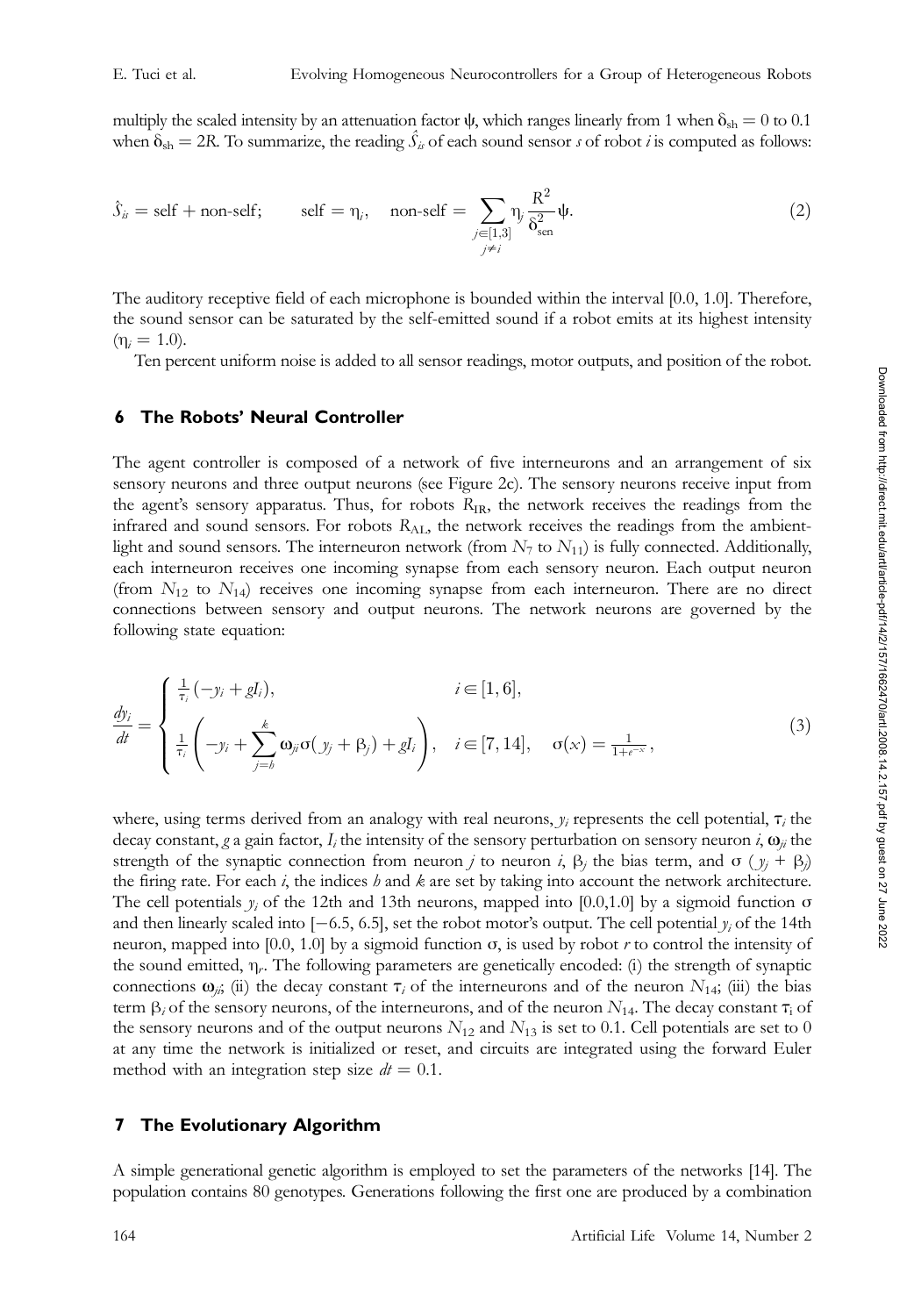of selection with elitism, recombination, and mutation. For each new generation, the three highestscoring individuals (the elite) from the previous generation are retained unchanged. The remainder of the new population is generated by fitness-proportional selection (also known as roulette wheel selection) from the individuals of the old population. Each genotype is a vector composed of 84 real values (70 connection weights, 6 decay constants, 7 bias terms, and a gain factor). Initially, a random population of vectors is generated by initializing each component of each genotype to values chosen uniformly random from the range [0,1]. New genotypes, except the elite, are produced by applying recombination with a probability of 0.3 and mutation. Mutation entails that a random Gaussian offset is applied to each real-valued vector component encoded in the genotype, with a probability of 0.15. The mean of the Gaussian is 0, and its standard deviation is 0.1. During evolution, all vector component values are constrained to remain within the range [0,1]. Genotype parameters are linearly mapped to produce network parameters with the following ranges: biases  $\beta_i \in [-4, -2]$  with  $i \in [1, 1]$ 6]; biases  $\beta_i \in [-5, 5]$  with  $i \in [7, 14]$ ; weights  $\omega_j \in [-6, 6]$  with  $i \in [1, 6]$  and  $j \in [7, 11]$ ; weights  $\omega_j$  $\epsilon \in [-10, 10]$  with  $i \in [7, 11]$  and  $j \in [7, 14]$ ; gain factor  $g \in [1, 13]$ . Decay constants are firstly linearly mapped into the range  $[-1.0, 1.3]$  and then exponentially mapped into  $\tau_i \in [10^{-1.0}, 10^{1.3}]$ . The lower bound of  $\tau_i$  corresponds to the integration step size used to update the controller; the upper bound, arbitrarily chosen, corresponds to about  $1/20$  of the maximum length of a trial (i.e.,  $400$  s).

#### 8 Results

Ten evolutionary simulations, each using a different random initialization, were run for between 2,500 and 3,600 generations of the evolutionary algorithm. In particular, the termination criterion for each run was set to a time corresponding to 86,400 s of CPU time. The variation in the number of generations among differently seeded evolutionary runs is related to the performance of the robots in each trial. For example, the evolutionary runs with more generations are those in which trials tended to last for a shorter duration than the given time limits (i.e., 400 simulated seconds; see also Section 4). Figure 4 shows the fitness of the best group at each generation of ten evolutionary runs. Given the way in which the fitness is computed, and given the dimensions of the world, scores higher than 200 refer to groups that manage to repeatedly get very close to the light in both types of environment. The graph indicates that several runs produced successful groups. However, the graph also indicates that the fitness of the best groups of the most successful evolutionary runs oscillates



Figure 4. Average fitness (12 trials) of the best groups at each generation of ten evolutionary runs. The key indicates the correspondence between evolutionary runs and postevaluated groups (see Section 8.1 for details).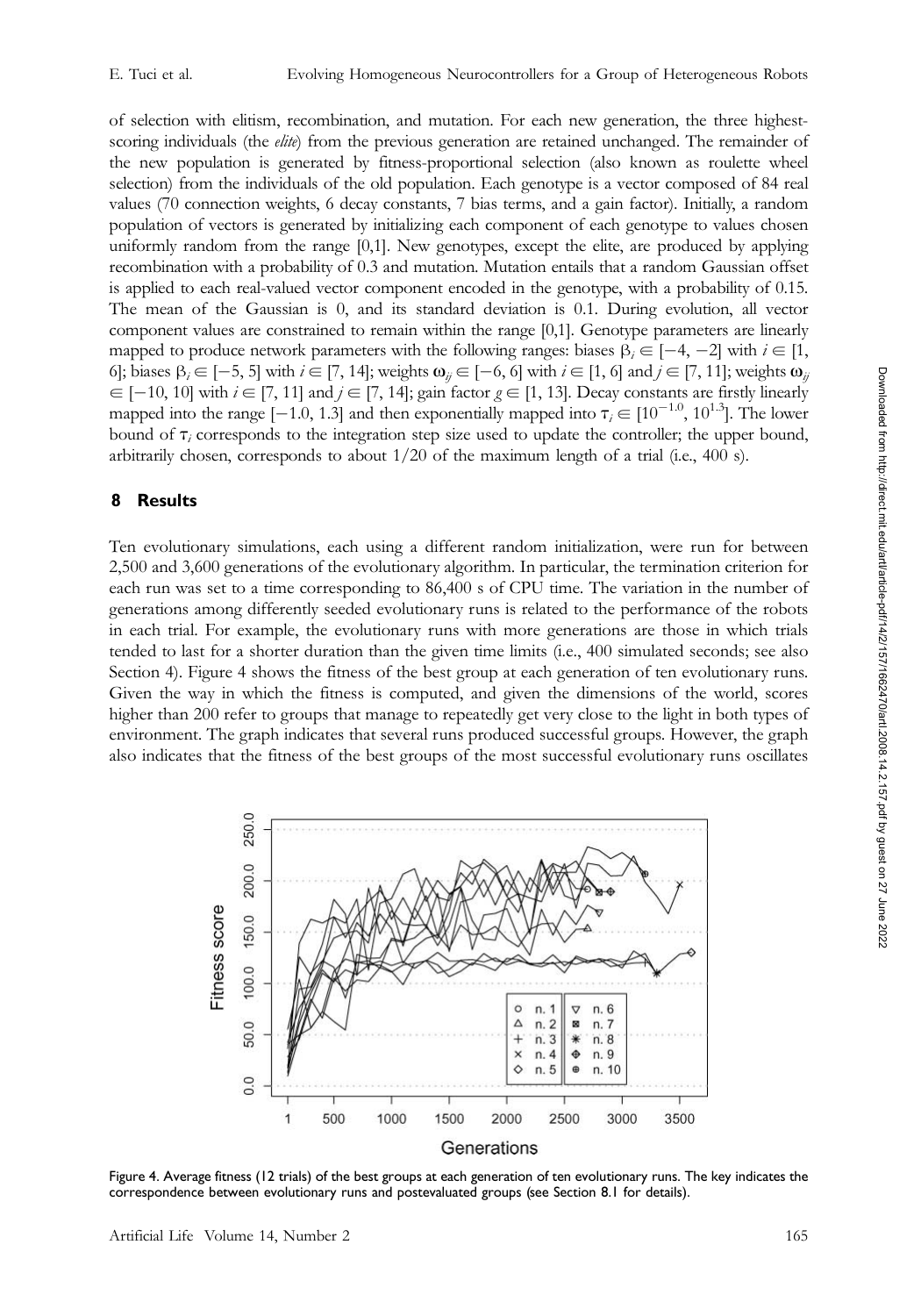quite a lot throughout the evolution. These oscillations may be related to overestimation of the fitness of the best groups. It may have happened that, during evolution, the best groups took advantage of favorable conditions, which are determined by the existence of between-generation variation in the starting positions and relative orientation of the robots and other simulation parameters. Thus, in the next section, we show the results of a first series of postevaluation tests aimed to estimate the effectiveness of the best-evolved navigation strategies of each run, under circumstances in which the effect of favorable conditions linked to the initialization of the robots is ruled out.

#### 8.1 First Postevaluation Tests

In order to have a better estimate of the behavioral capabilities of the evolved controllers, we postevaluated, for each evolutionary simulation, the genotype with the highest fitness. The groups of robots controlled by neural networks built from these genotypes are referred to as n. 1 to n. 10, respectively.

During postevaluation, each group is subject to a set of 1,200 trials in each of the two environments. The number 1,200 arises from systematically varying the initial positions of the three robots according to the following criteria: (i) we defined four different types of spatial arrangements in which the robots are placed at the vertices of an imaginary equilateral triangle inscribed in a circle of radius 12 cm centered in the top corridor (see Figure 5); (ii) for each spatial arrangement, we identified three possible relative positions of the robot  $R_{AL}$  with respect to the walls of the corridor (see white circle in Figure 5); (iii) for each of these 12 (four times three) initial positions, the postevaluation was performed 100 times. The initial orientation of each robot was determined by applying an angular displacement randomly chosen in the interval  $[-30^\circ, 30^\circ]$  with respect to a vector originating from the center of the robot and pointing towards the centroid of the group. The 12 different arrangements take into account a set of relative positions among the robots, and between the robots and the walls so that the success rate of the group is not biased by these elements.

For the sake of clarity, we decided to estimate the effectiveness of the robots' behavioral capabilities during postevaluation by employing a binary criterion (successful vs. unsuccessful), instead of the fitness function as during evolution. In particular, a group is considered successful if its centroid is less than 10 cm away from the lightbulb. However, preliminary tests revealed this criterion to be too demanding for the robots in the 400 s trials. Many of the initial positions resulting from the systematic variation explained above require the robots to spend a lot of the time at their disposal in rearranging themselves to be able to safely progress towards the light, leaving little time for navigation. It appeared that some of the evolutionary conditions (e.g., the random initialization of the robots' initial position and the few evaluation trials) did not favor groups capable of quickly arranging themselves for phototaxis regardless of their initial positions. Consequently, even groups capable of moving towards the light without colliding were nonetheless often unsuccessful due to a lack of time for fulfilling the 10 cm criterion of success. Since our interest here is in collision-free navigation strategies and not on other characteristics of the phototactic movement, such as the speed (i.e., how quickly the robots get to the lightbulb), we decided to make the postevaluation trials 2.5 times longer than the trials during evolution (i.e., 1,000 s, or 10,000 simulation cycles). This should (i) give the



Figure 5. The robots' initial positions (from P1 to P12) during the postevaluation phase. White circles refer to robot  $R_{AL}$ ; gray circles refer to robot  $R_{IR}$ . For each robot, the black arrows indicate the region within which the robot's heading is randomly chosen. See text in Section 8 for details.

Downloaded from http://direct.mit.edu/artl/article-pdf/14/2/157/1662470/arti.2008.14.2.157.pdf by guest on 27 June 2022 Downloaded from http://direct.mit.edu/artl/article-pdf/14/2/157/1662470/artl.2008.14.2.157.pdf by guest on 27 June 2022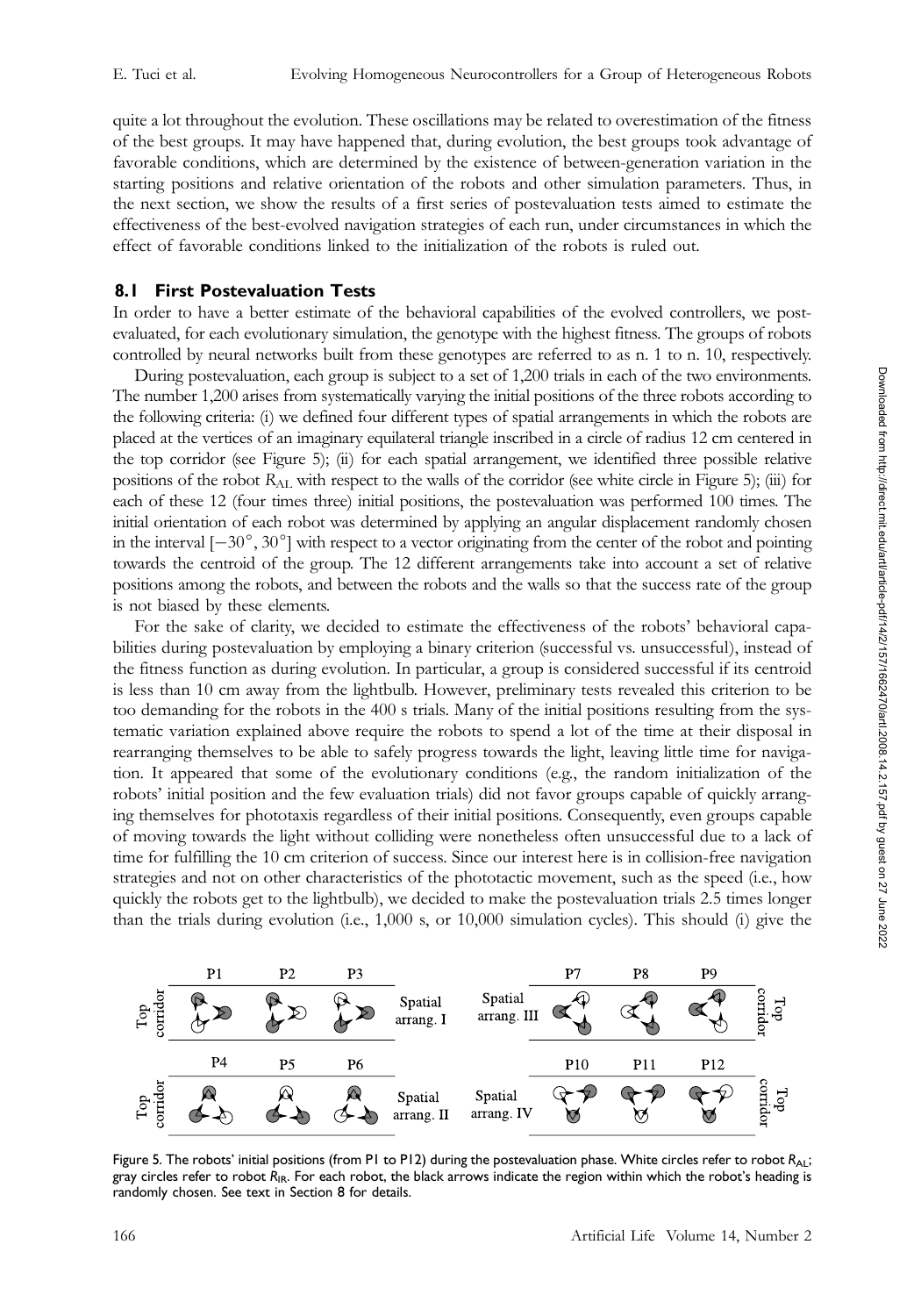

Figure 6. Results of postevaluation showing the success rate with confidence interval (computed with the binomial test) over 1,200 trials per type of environment (black bars refer to Env. L, and white bars to Env. R) of the groups of robots (n. 1 to n. 10) whose controllers are built from the genotype with the highest fitness of each evolutionary simulation.

robots enough time to compensate for possible disruptive effects induced by initial positions never or very rarely experienced during evolution,<sup>4</sup> and (ii) provide us with a fair estimation of the navigation capabilities of each of the groups selected for postevaluation. At the beginning of each postevaluation trial, the controllers are reset (see Section 6 for details).

The results of the postevaluation phase are shown in Figure 6. We notice that the best groups are n. 9 and n. 10, which achieve performance above 90% in both environments. Groups n. 4 and n. 7 display performance above 80% in both environments. The performance of all the other groups is clearly unsatisfactory. Groups n. 2, 3, 5, and 8 proved to be capable of accomplishing the task only when located in Env. R, and group n. 1 was particularly effective in Env. L. This phenomenon can be explained by considering that the two environments require two different types of turn— a left turn in Env. L, and a right turn in Env. R. By looking at the behavior of the groups through a simple graphical interface, we observed that the successful groups employ two different navigation strategies to make the two types of turn (see Section 8.2). We also observed that those groups that systematically fail in either of the two environments lack the capability to make either turn.

Note that when looking at the performance of the best-evolved groups, as shown in Figure 6, one has to take into account the arbitrary criteria we chose to determine whether or not a group of robots is successful in any given trial: No robot may collide with the walls or with the other robots. This is a very strict condition, which, given the nature of the task, requires each agent to be very accurate in coordinating its movement. Further postevaluation tests proved that if we allow the group to make a certain number (viz., four) of collisions before calling a trial a failure, then several groups would come out almost always successful in both types of environment (data not shown). Whether or not the robots should be allowed to collide and the extent to which a single collision invalidates the performance of the group are issues that go beyond the scope of this article and will not be discussed further.

Instead, we focus on other performance measures, which tell us more about the characteristics of the best-evolved groups. For instance, by looking at the data shown in Table 1, we notice that, except for group n. 2, the majority of the failures in Env. L are due to collisions. In Env. R the performance of all the groups is sensibly better than in Env. L (see columns 4 and 5 of Table 1). If we look at the average distances to the light (see columns 6 and 7 of Table 1) and the relative standard deviations (see columns 8

<sup>4</sup> The set of starting conditions during postevaluation is a subset of the set of starting conditions experienced by the robots during evolution (see Section 3 for details). However, whereas during evolution each group is evaluated on 12 randomly chosen starting conditions, during postevaluation the best-evolved groups are evaluated on a larger set of starting conditions, of size 1,200.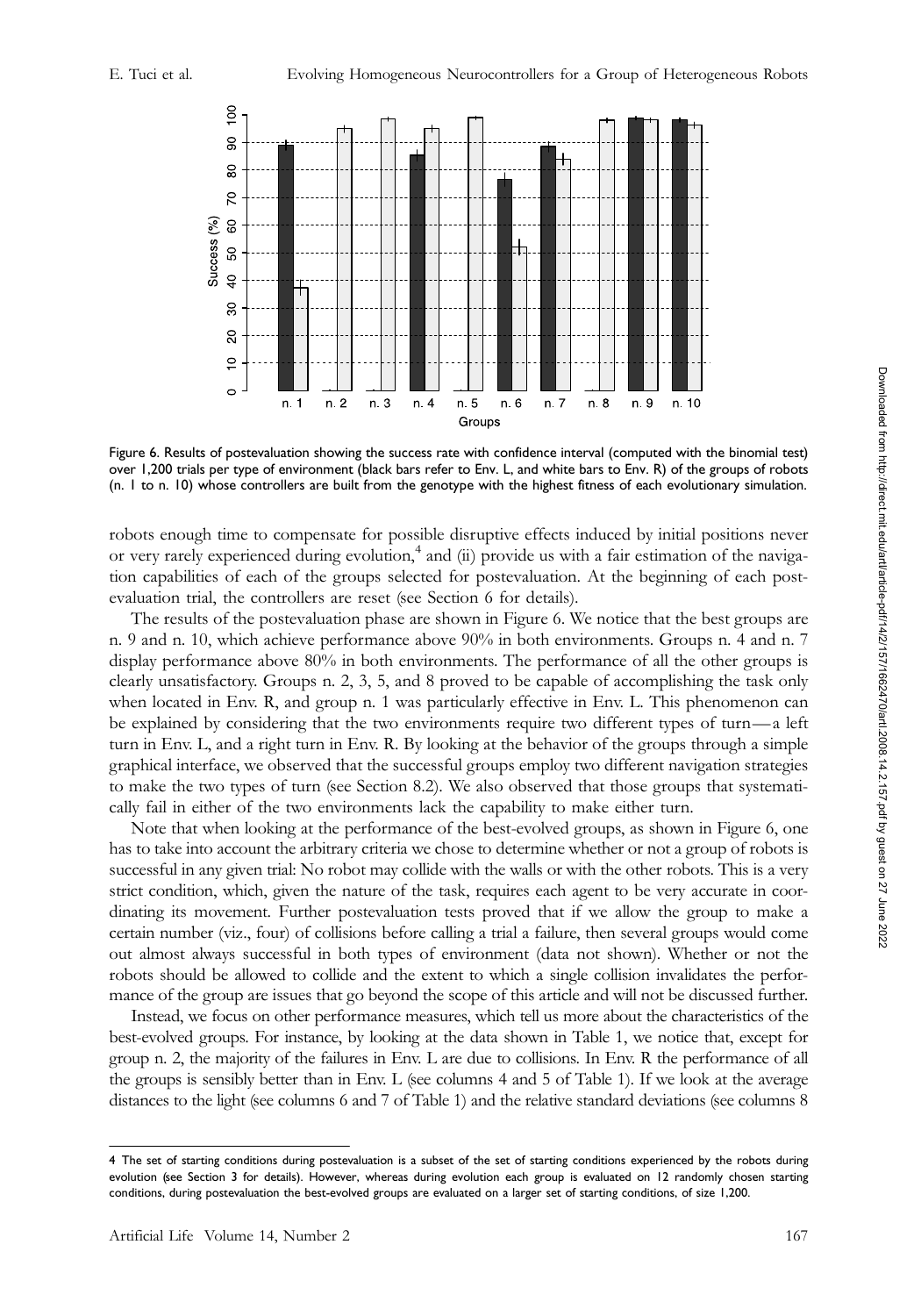| Table I. Further results of the postevaluation test, showing for the best evolved groups: (i) the percentage of unsuccessful   |
|--------------------------------------------------------------------------------------------------------------------------------|
| trials due to exceeded time limit without the group having reached the target (columns 2 and 3); (ii) the percentage of        |
| unsuccessful trials that terminated due to collisions (columns 4 and 5); (iii) the average and standard deviation of the final |
| distance of the centroid of the group to the light during the unsuccessful trials (respectively, columns 6 and 8 for Env. L,   |
| and columns 7 and 9 for Env. R). Note that in all trials, the initial distance between the centroid of the group and the light |
| is equal to $85.14$ cm.                                                                                                        |

| Group |                               |        |                               |        | Distance to the light (cm) |        |           |        |
|-------|-------------------------------|--------|-------------------------------|--------|----------------------------|--------|-----------|--------|
|       | Failure due to time limit (%) |        | Failure due to collisions (%) |        | Avg.                       |        | Std. dev. |        |
|       | Env. L                        | Env. R | Env. L                        | Env. R | Env. L                     | Env. R | Env. L    | Env. R |
| n. 1  | 0.00                          | 52.75  | 10.92                         | 9.92   | 82.19                      | 52.17  | 6.63      | 32.74  |
| n. 2  | 85.33                         | 1.83   | 14.67                         | 3.17   | 66.30                      | 46.17  | 4.36      | 18.22  |
| n. 3  | 0.00                          | 1.00   | 100.00                        | 0.42   | 81.02                      | 36.38  | 4.049     | 12.02  |
| n.4   | 0.67                          | 0.50   | 14.00                         | 4.50   | 57.83                      | 69.30  | 13.50     | 15.32  |
| n. 5  | 0.00                          | 0.00   | 100.00                        | 1.00   | 79.05                      | 41.13  | 2.94      | 12.93  |
| n. 6  | 0.00                          | 31.00  | 23.42                         | 17.08  | 77.50                      | 64.27  | 11.89     | 29.92  |
| n. 7  | 0.58                          | 10.00  | 10.92                         | 6.00   | 50.98                      | 40.80  | 30.18     | 14.18  |
| n. 8  | 0.00                          | 0.00   | 100.00                        | 1.92   | 80.94                      | 53.03  | 2.34      | 11.59  |
| n. 9  | 0.00                          | 0.83   | 1.08                          | 1.00   | 77.71                      | 50.22  | 11.44     | 21.08  |
| n. 10 | 0.00                          | 2.17   | <b>1.75</b>                   | 1.50   | 82.28                      | 90.37  | 13.19     | 31.81  |

and 9), we can see that in Env. L failures happen rather far away from the light. For example, for groups n. 3, 5, and 8—100% unsuccessful in Env. L—the final distance to the light is almost equal to the initial distance. This reveals a lack of coordination of movement during the initial phase, when the robots have to assume a configuration that favors group phototaxis. In Env. R, the smaller final distances to the light seem to imply a problem, possibly common to several groups, in making the right turn.

In the rest of this section, we concentrate on the analysis of the group n. 9, which proved to be the most effective in the first postevaluation test. The tests we are going to describe have been carried out for all the best-evolved groups. It turned out that the successful navigation strategies of all the bestevolved groups are very similar both in behavior and in the communication mechanisms exploited to obtain the coordination of actions. Therefore, the reader should consider the operational description of the behavior of the group n. 9 to be representative of all the successful navigation strategies of any best-evolved group. These groups seem to differ in the robustness of the mechanisms that underpin their behavior rather than in the nature of these mechanisms.

# 8.2 Group n. 9: A Description of the Behavioral Strategies

In this subsection we provide a qualitative description of the individual motion of the robot group n. 9 as observed through a simple graphical interface.

First of all, we noticed that the systematic variation of the initial positions of the robots during postevaluation brings about contingencies in which the coordination of movement of the group toward the target requires an initial effort of the robots in rearranging their relative positions.<sup>5</sup> During

<sup>5</sup> Movies of the performance of the group in both environments are available at http://iridia.ulb.ac.be/supp/IridiaSupp2006-006/.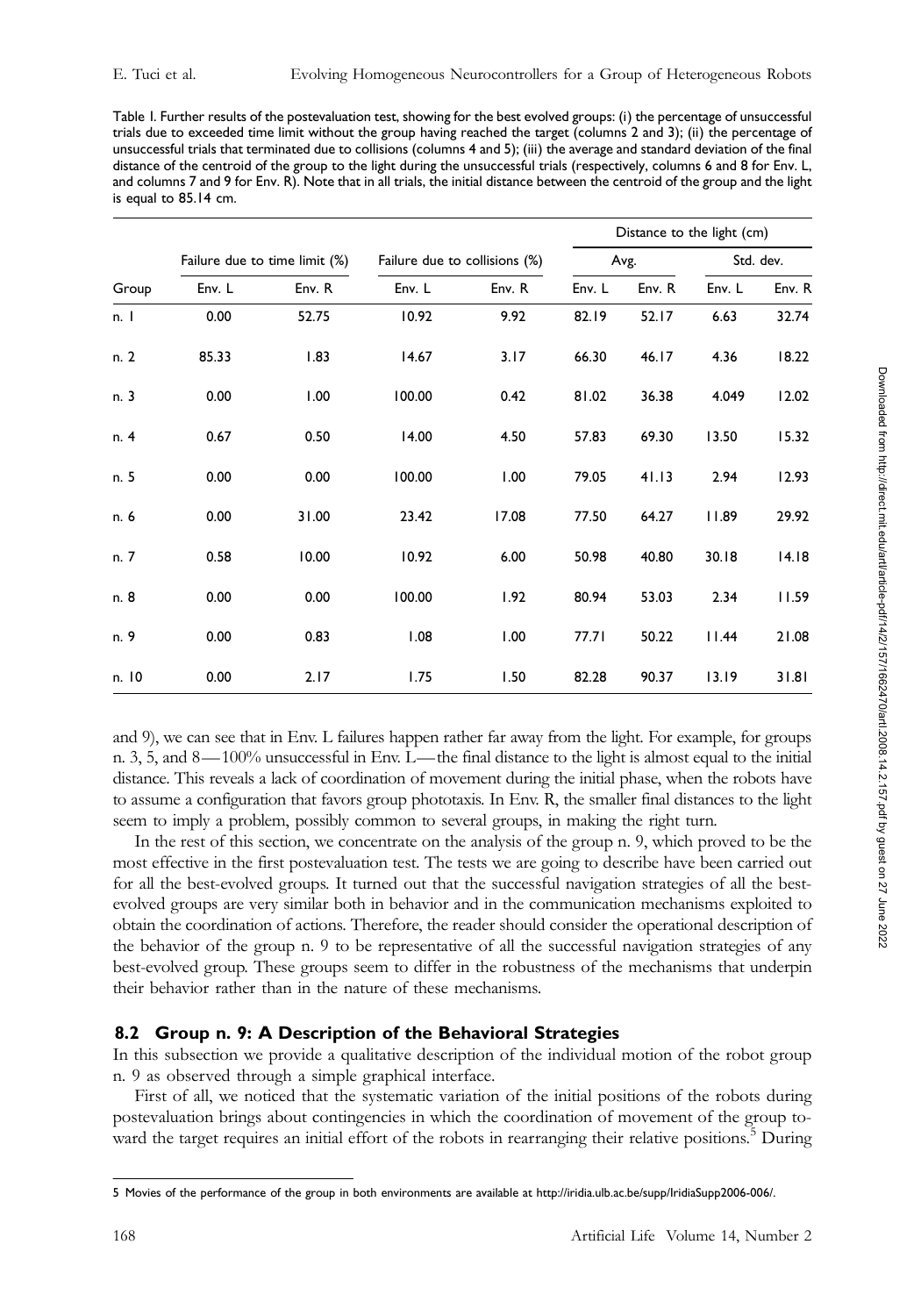this initial phase of a trial, a dynamic process guided by the nature of the flow of sensations induces the specialization of the controllers with respect to the physical characteristics of the robots and to the roles that they play in the group. This phase is followed by the navigation phase, in which the group maintains a rather regular spatial configuration; namely, the two robots  $R_{IR}$  place themselves between the target and the robot R<sub>AL</sub>. Note, however, that while Env. L requires the group to make a left turn, Env. R requires the group to make a right turn. This asymmetry in the environmental structures corresponds to differences in behavioral strategies employed by the group to reach the target, as shown in Figure 7. While in Env. L the robots simply turn towards the light, keeping their relative positions in the group, in Env. R, we first observe an alignment of the agents along the far right wall (see Figure 7b). Subsequently, the agent close to the corner (see the dark gray line) overcomes the other two, and the group starts moving towards the target once the classical configuration of the two robots  $R_{IR}$  between the target and the robot  $R_{AL}$  is reestablished.

Another important qualitative element is that each of the members of the group is characterized by a movement with a strong angular component (counterclockwise). In other words, the robots proceed toward the light by rotating on the spot. Within a trial, pure linear movement replaces the rotational behavior only sporadically and for very short intervals (see movies available at http://iridia.ulb.ac.be/ supp/IridiaSupp2006-006/). This can happen in order to avoid an imminent danger of collision or if required by the navigational strategy of the group. The evolution of the rotational movement is not particularly surprising if we think about its effect on the perception of sound. In particular, the rotational movement may introduce rhythm in perception. The oscillations of perceived sound, produced by the rotational movement and/or by the oscillations manifested in signaling behavior, may provide the robots the cues to adjust their positions relative to each other. Further and deeper investigations into the nature of sound signals and its relationship with the robots' motion will be carried out in the next sections.

The starting position and the rotational movement have a strong effect on the time it takes the group to reach the target. Indeed, according to postevaluation tests, most of the successful trials of group n. 9 last longer than the 400 s given to the groups to complete the task during the evolutionary phase (data not shown).

# 8.3 Group n. 9: A Description of the Signaling Behavior

Each robot of the group is required to coordinate its actions in order (i) to remain close to the other two agents without incurring collisions, and (ii) to take actions that bring the group closer to the



Figure 7. Trajectories of the agents of group n. 9 during a successful trial (a) in Env. L and (b) in Env. R. The black lines are the trajectories of a robot  $R_{AL}$ , and the gray lines are the trajectories of robots  $R_{IR}$ . The thick horizontal and vertical segments represent the walls. In each part, we depict only the side of the corridor where the light (the small black dot) is located.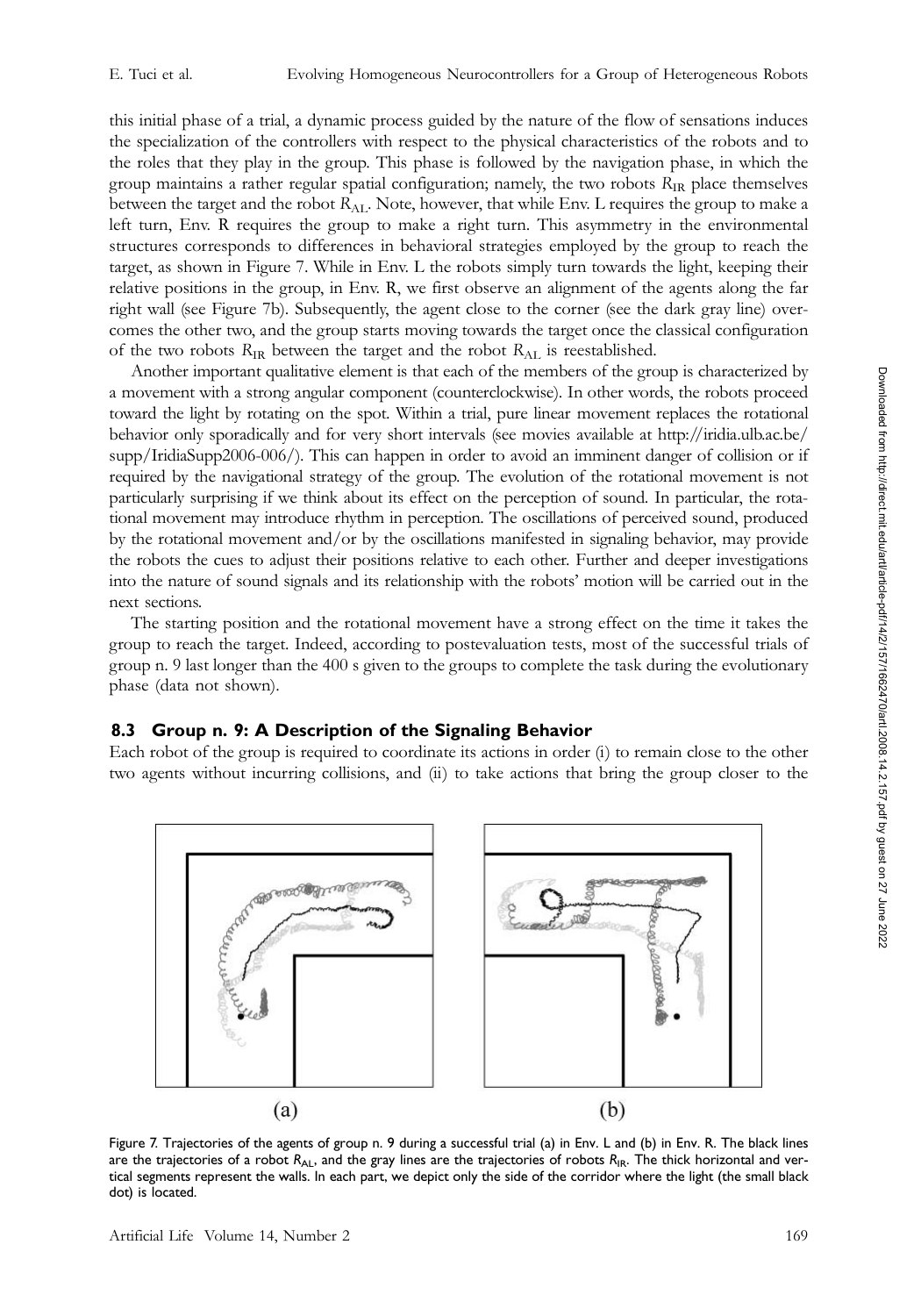target. What is the role of signaling in the achievement of these goals? Is signaling used by the robot  $R_{AL}$  to communicate to the robots  $R_{IR}$  information concerning the relative position of the target? Similarly, is signaling used by the robots  $R_{IR}$  to inform the robot  $R_{AL}$  on the position of obstacles against which it may collide? In order to provide an answer to this type of question, we carried out a series of tests that look at the properties of the sound signals perceived by each robot during a successful trial in each environment.

In particular, for robot group n. 9, we proceeded by separately recording the self and the nonself components of the sound perceived by each microphone, and the heading at each time step of each robot during a successful trial in each environment. Subsequently, with a fast Fourier transform (FFT) analysis, we looked at these signals in order to identify oscillatory phenomena or other distinctive features in sound production and perception whose properties can be exploited by the robots to coordinate their actions. The reader can find all the details of this analysis at http://iridia.ulb.ac.be/ supp/IridiaSupp2006-006/. In the remainder of this section, we summarize and discuss the results of our tests.

Before proceeding further, we should remind the reader that the intensity of sound received by each microphone results from the summation of two components—the self and the non-self— and the noise. The self component (i.e., the agent's own signal) is determined only by the intensity of the sound emitted by the robot itself. The non-self component is determined by the intensity at which the sound is emitted from the loudspeaker of a sender as well as by the relative distance and orientation of the loudspeaker with respect to the receiver's microphones (see Section 5). Although the agents have no means to distinguish between the self and the non-self components of the perceived sound, they can act in a way to determine patterns in the flow of sensations that are informative about their spatial relationships.

The results of our analysis show that there are no oscillatory phenomena in sound production for either robot. Oscillations are instead observed in the perceived sound. The results also indicate that the oscillations of the perceived sound are produced by the rotational movement of each robot through the effect that the movement has on the nature of the non-self components. Further tests on the sound signals reveal that: (a) the mean value of the self components contributes more than 90% of the perceived sound; (b) the non-self components are very weak, possibly due to the relatively long robotrobot distances. However, we notice that, if not attenuated by the shadowing effect, the nonself plus the self component may be sufficient to saturate the sensors' receptive field.

This evidence suggests that during navigation, the readings of the sound sensors of each robot may go through oscillations constrained between an upper and a lower bound. The upper bound is reached when the sum of the self and the non-self component is equal to or bigger than the saturation value of the sound sensors (i.e., 1.0). The lower bound is close to the intensity of the self component that is reached when the non-self components are strongly attenuated by the shadowing effect. These oscillations are very small, since they concern less than 10% of the auditory receptive field, and they are certainly not very regular, since the random noise applied to the sensor readings may disrupt the regularity of the oscillations determined by the contingencies (i.e., rotational movements and robots' relative distances). However, in spite of being small and noisy, these oscillations seem to be the only phenomenon related to the perception of sound that plays a significant role in the coordination of action of the group. In fact, given a controller sufficiently sensitive to capture them, they may represent a valuable perceptive cue for the receiver to spatially discriminate sound sources and consequently, the relative position and orientation of the emitter(s). For example, low intensity of sound corresponds to conditions in which the body of the receiver is placed between its sound receptor and the sound source; high intensity of sound corresponds to conditions in which the sound receptor is between the body of the receiver and the sound source. Robots capable of detecting these spatial relationships can use them to make movements towards or away from a sound source. Moreover, the oscillations of perceived sound produced by the rotational movement might emphasize the intensity differences between the two sound receptors. These differences, known as interaural intensity differences (hereafter referred to as IIDs; see [16]), may provide the robots the cues to adjust their positions relative to each other. These cues might be exploited by the robots to remain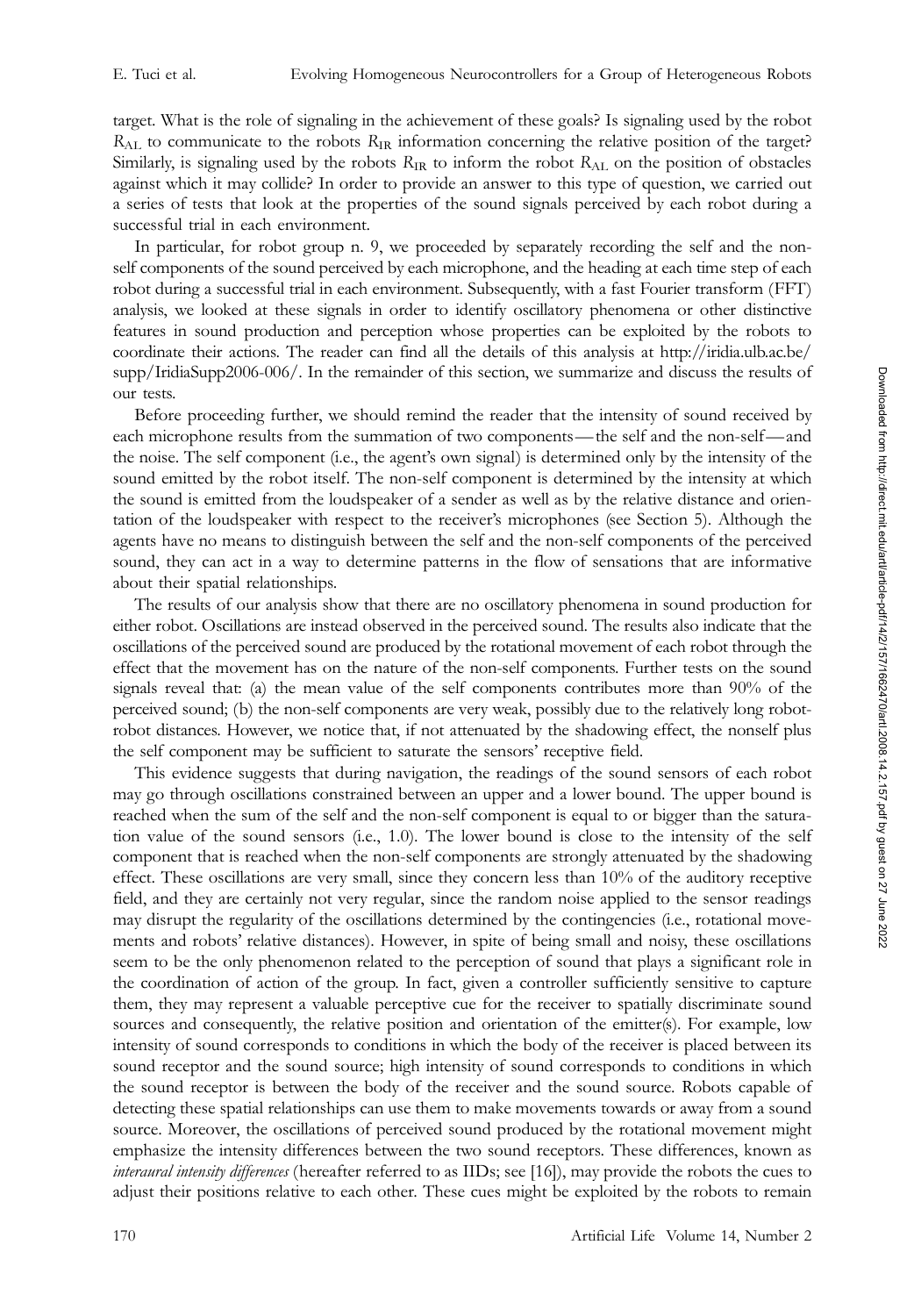

Figure 8. (a) Test A: Robots R<sub>IR</sub> (the gray circles) are displaced by an angle  $\alpha$  with respect to robot R<sub>AL</sub> (empty circle). This picture represents a hypothetical state in which the readings of the sound sensors of robot R<sub>AL</sub> are computed considering  $R_{IR}^1$  located in position  $b_1$  instead of b, and  $R_{IR}^2$  located in position  $c_1$  instead of c. (b) Test B: Robot  $R_{AL}$  is displaced by an angle  $\alpha$  with respect to robots  $R_{IR}$ . This picture represents a hypothetical state in which the readings of the sound sensors of robot  $R^1_{IR}$  are computed considering  $R_{AL}$  located in position  $a_1$  instead of a. The sound sensors of robot  $R_{IR}^2$  are computed considering  $R_{AL}$  located in position  $a_2$  instead of a.

close to each other while avoiding collisions and moving towards the target. Given the lack of complexity in the robots' sound production, we tend to exclude the idea that signaling behavior concerns more articulated forms of communication.

#### 8.4 Group n. 9: Signaling Behavior and the Group's Coordination of Actions

The results of postevaluation tests described in the previous section led us to formulate a series of hypotheses concerning the mechanisms the robots may use to cooperate and coordinate their actions. In particular, we identified oscillatory phenomena in sound perception that may represent the structures that underpin the successful navigational strategies described in Section 8.2.

In this subsection, we describe further postevaluation tests, which are meant to gather empirical evidence in support of our hypotheses. This is because the observation of the phenomena described in previous sections is not sufficient to rule out the possibility that sound signaling is partially or totally operationally irrelevant to the achievement of successful navigational strategies. In fact, the use of sound may be limited to the robot  $R_{AL}$ . The robots  $R_{IR}$  may ignore the sound and base their movements on the readings of the infrared sensors. This would be sufficient to keep both robots  $R_{IR}$ close to  $R_{\text{AL}}$ . The latter, by moving towards the target, would inevitably bring the group to the light. Another possibility is that none of the robots use sound. In this case, the group might employ unchanging phototactic movement, which may work as well, given that the dimensions of the corridors and the positions of the lights in the two environments do not vary. For example, the robot  $R_{AL}$  may move for about 65 cm east or west according to the characteristics of the environment and then south; the robots  $R_{IR}$  have simply to follow  $R_{AL}$  avoiding collisions.

The tests we describe in the remainder of this section provide us further evidence (a) to strengthen our hypothesis concerning the functional meaning of oscillations in robots' perceived sound, and (b) to rule out the hypothesis that sound is operationally irrelevant. In particular, our goal is to demonstrate that sound is really essential for the robots to coordinate their movements and that the oscillations of perceived sound produced by the robots' rotational movement are indeed the perceptual phenomenon the agents exploit to mutually coordinate their actions.

We run two postevaluation tests, test  $A$  and test B. In both tests, we interfere with the propagation of sound in the environment by disrupting the orientation of the robot emitter with respect to the heading of the receiver (see Figure 8). In particular, in each test the robots undergo sets of 1,200 trials in each type of environment. For all the simulation cycles following the first<sup>6</sup> 10 s of each trial of a set, the sound-sensor readings of a type of robot  $(R_{AL}$  or  $R_{IR})$  are computed with respect to a hypothetical state of the system in which each robot of the other type is supposed to be reoriented by

<sup>6</sup> Applying any disruptions after 10 s (i.e., 100 simulation cycles) gives time to the controllers to reach a functional state different from the initial one, arbitrarily chosen by the experimenter, in which the cell potential of the neurons is set to 0 (see Section 6).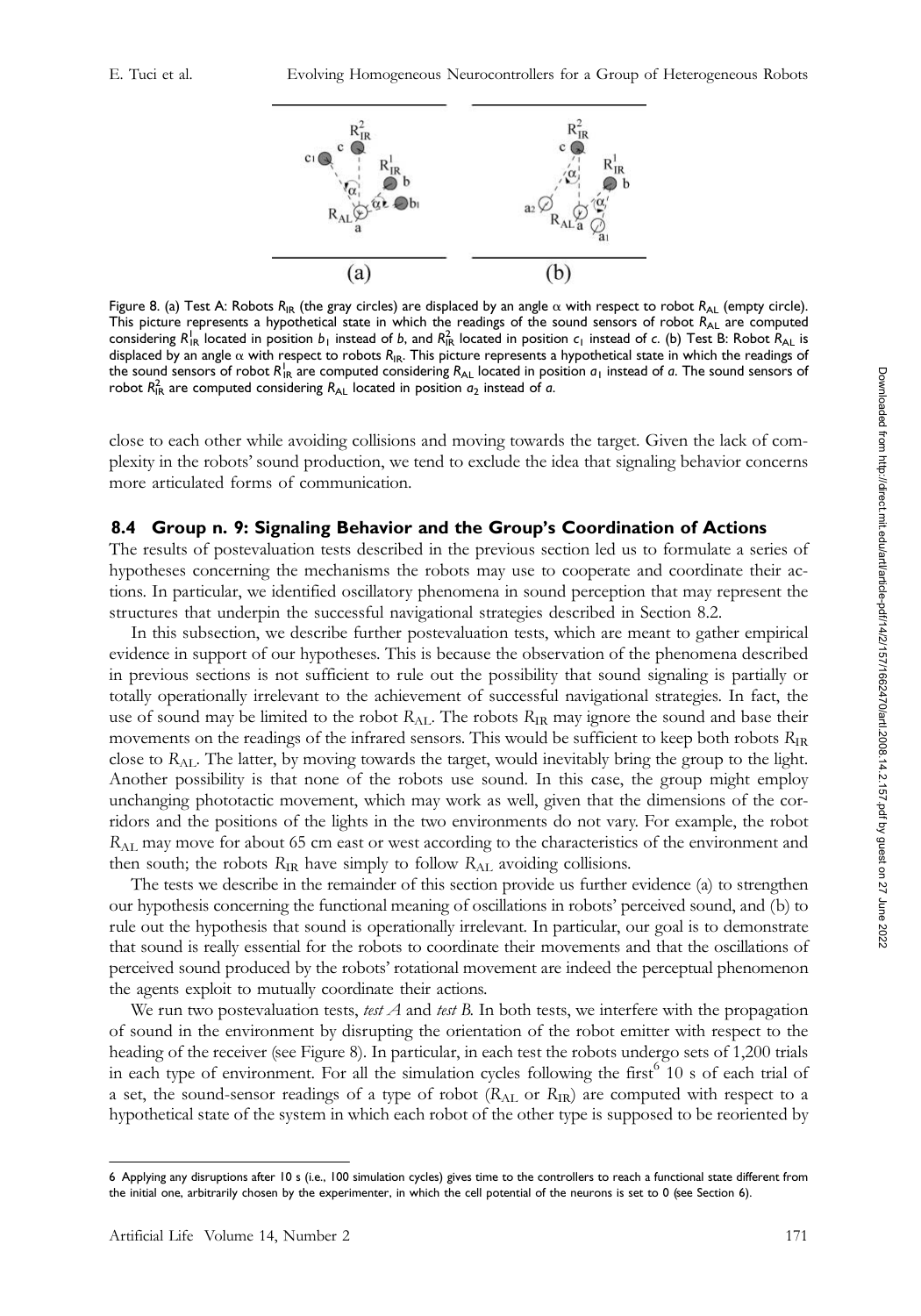a fixed angular displacement, ranging from a minimum of  $18^{\circ}$  to a maximum of  $180^{\circ}$ , with a randomly chosen direction (clockwise or counterclockwise) with respect to the heading of the receiver. The magnitude of the angular displacement does not vary in each set of 1,200 trials in a given environment. Note that the updating of the infrared sensors of robots  $R_{IR}$  and of the ambient light sensors of R<sub>AL</sub> do not undergo any disruption during these tests. The hypothetical states are taken into account only for updating the sound-sensor readings of one type of robot at a time. In particular, in test A, the sound perceived by the robot RAL is computed with reference to a hypothetical state in which the orientations of both robots  $R_{IR}$  with respect to  $R_{AL}$ 's heading are changed in order to meet the angular displacement requirements (see Figure 8a). No disruptions are applied to update the sound perceived by robots  $R_{IR}$ . In test B, the sound perceived by the robots  $R_{IR}$  is computed with reference to a hypothetical state in which the orientation of the robot R<sub>AL</sub> with respect to the RIRs' heading is changed in order to meet the angular displacement requirements (see Figure 8b). In this type of test, no disruptions are applied to update the sound perceived by  $R_{\text{AL}}$ .

From what is said above, we can infer that test A and test B disrupt any kind of regularities in the perception of sound that are linked to the sender-receiver relative orientation. In particular, by varying the sender-receiver orientation, we indirectly increase or decrease the magnitude of the nonself component. In Section 8.3, we have seen that oscillations of the perceived sound and IIDs are the only two phenomena of signaling behavior that might be used by the robots to coordinate their actions. In test A and test B, spatial cues provided by these two phenomena no longer refer to the current status of the system, but to hypothetical states artificially introduced. Consequently, a drop in the group performance in test A is a sign that these cues are exploited by the robot  $R_{AL}$  to successfully carry out its task. Similarly, a drop in the group performance in test B is a sign that these cues are exploited by the robots  $R_{IR}$  to successfully carry out their task. If both types of test show a drop in group performance, we say that sound signaling is a common means of communication exploited by both types of robots to mutually coordinate their actions.

The results of test A are shown in Figure 9a, b. The results of test B are shown in Figure 9c, d. From these graphs we notice that the performance of the group is significantly disrupted by alterations of the orientation of one type of robot with respect to the heading of the other type of robot. In particular, the bigger the magnitude of the angular displacement, the bigger the percentage of failure of the system. The majority of failures are due to robot-wall collision. Observing the behavior of the group in these conditions, we noticed that under the effects induced by the disruptions, the robots are not capable of remaining close to each other, that is, within the infrared sensors' range. When the distances becomes too large, the robots start wandering around the arena, and the trial terminates due to a collision of the robot  $R_{AL}$  with the arena walls. Only in a few circumstances do the robots not lose contact with each other, and even then they are not capable of reaching the target within the time limits (see Figure 9, black area of the bars).

These results prove that the group performance is severely disrupted when the hypothetical status of the system used to update the sound-sensor readings of either type of robot is significantly different from the current circumstances. If the oscillations of the sound sensors' readings and IIDs of either type of robot do not reflect the environmental contingencies, the group performance in both environments is disrupted. We conclude that, for both types of robot, spatial cues provided by the oscillations of perceived sound and possibly by IIDs have a bearing on the development of effective navigational strategies. Sound signaling seems to be a common means of communication exploited by both types of robot to mutually coordinate their actions.

# 8.5 Group n. 9: The Significance of the Interaural Intensity Differences

The results of the tests reported in the previous section back up our claim concerning the operational value of sound for the robots' coordination of actions. We now turn our attention to the phenomena of IIDs, to establish whether the latter are cues used by the robots to coordinate their actions. Alternatively, oscillations of perceived sound may be sufficiently informative on the contingencies to allow the robots to successfully accomplish their goal.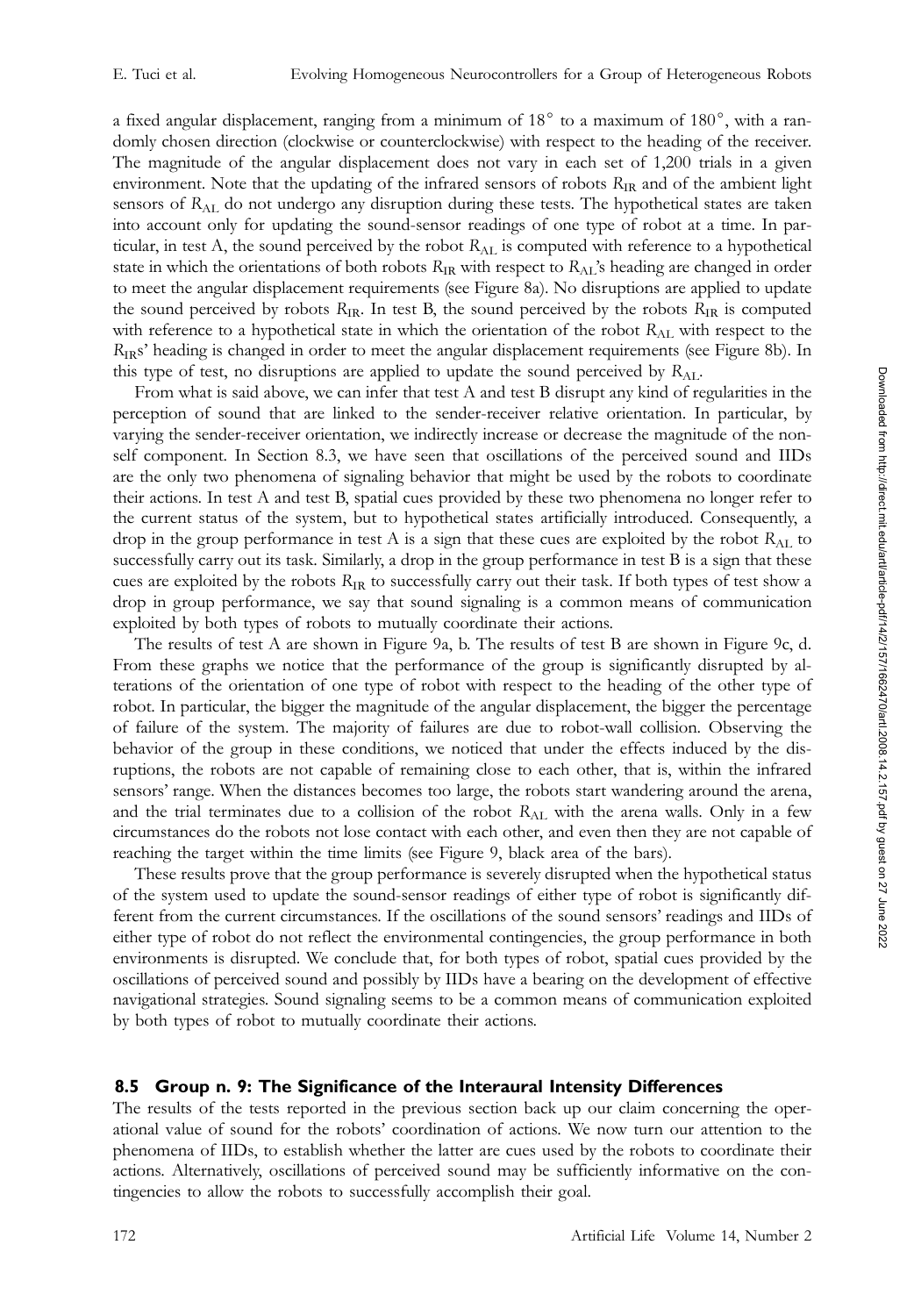

Figure 9. Percentage of failure during 1,200 trials in each type of environment in postevaluation tests with disruptions applied to the relative orientation of the robots during the computation of the perceived sound. (a) and (b) refer to test A. The robots  $R_{IR}$ , during all the simulation cycles following the first 10 s of any trial, are considered to be reoriented with respect to the heading of the robot  $R_{AL}$  by applying the angular displacement indicated on the horizontal axis and randomly choosing its direction (clockwise or counterclockwise). (c) and (d) refer to test B. The robot R<sub>AL</sub> is reoriented with respect to the heading of each robot  $R_{IR}$  as explained above. (a) and (c) refer to tests in Env. L; (b) and (d) refer to tests in Env. R. The black areas of the bars refer to the percentage of trials terminated without collisions and with the group not having reached the target. The light gray areas of the bars refer to the percentage of trials terminated due to robot-robot collisions. The dark gray areas of the bars refer to the percentage of trials terminated due to robot-wall collisions.

In these tests we progressively reduce the IIDs to the point at which the two sound receptors (S1 and S2) of a type of robot are impinged on by the same stimulus. Consequently, these disruptions hinder the ability of the robots to use IIDs as cues for localization of sound sources and for their coordination of actions. At the same time, we preserve the role of oscillations of perceived sound as cues for spatial discrimination and localization of sound sources.

In each test, the robots undergo sets of 1,200 trials in each type of environment. For all the simulation cycles following the first 10 s of each trial of a set, the reading of one sound sensor (S1 or S2) of a type of robot  $(R_{AL}$  or  $R_{IR}$ ) is modified in order to reduce the IID of a given percentage, ranging from a minimum of  $10\%$  to a maximum of  $100\%$  (i.e., both sensors return the same reading). The magnitude of the decrease of the IIDs does not vary in each set of 1,200 trials in a given environment. Disruptions that reduce the IIDs of a given percentage are independently applied to (i) the robot  $R_{AL}$  and robots  $R_{IR}$ , (ii) sound sensors S1 and S2, and (iii) Env. L and Env. R, for a total of eight different types of tests—two types of robots times two types of sound sensors times two types of environments. If we observe a sensible drop of the percentage of success of the group for disruptions applied to either of the two types of robot in either of the two types of environment, regardless of the sound sensor disrupted (S1 or S2), then we conclude that, for that type of robot, IIDs are cues used to coordinate its actions during the navigation towards the light. In any other

Downloaded from http://direct.mit.edu/artl/article-pdf/14/2/157/1662470/artl.2008.14.2.157.pdf by guest on 27 June 2022

Downloaded from http://direct.mit.edu/art/larticle-pdf/14/2/157/1662470/arti.2008.14.2.157.pdf by guest on 27 June 2022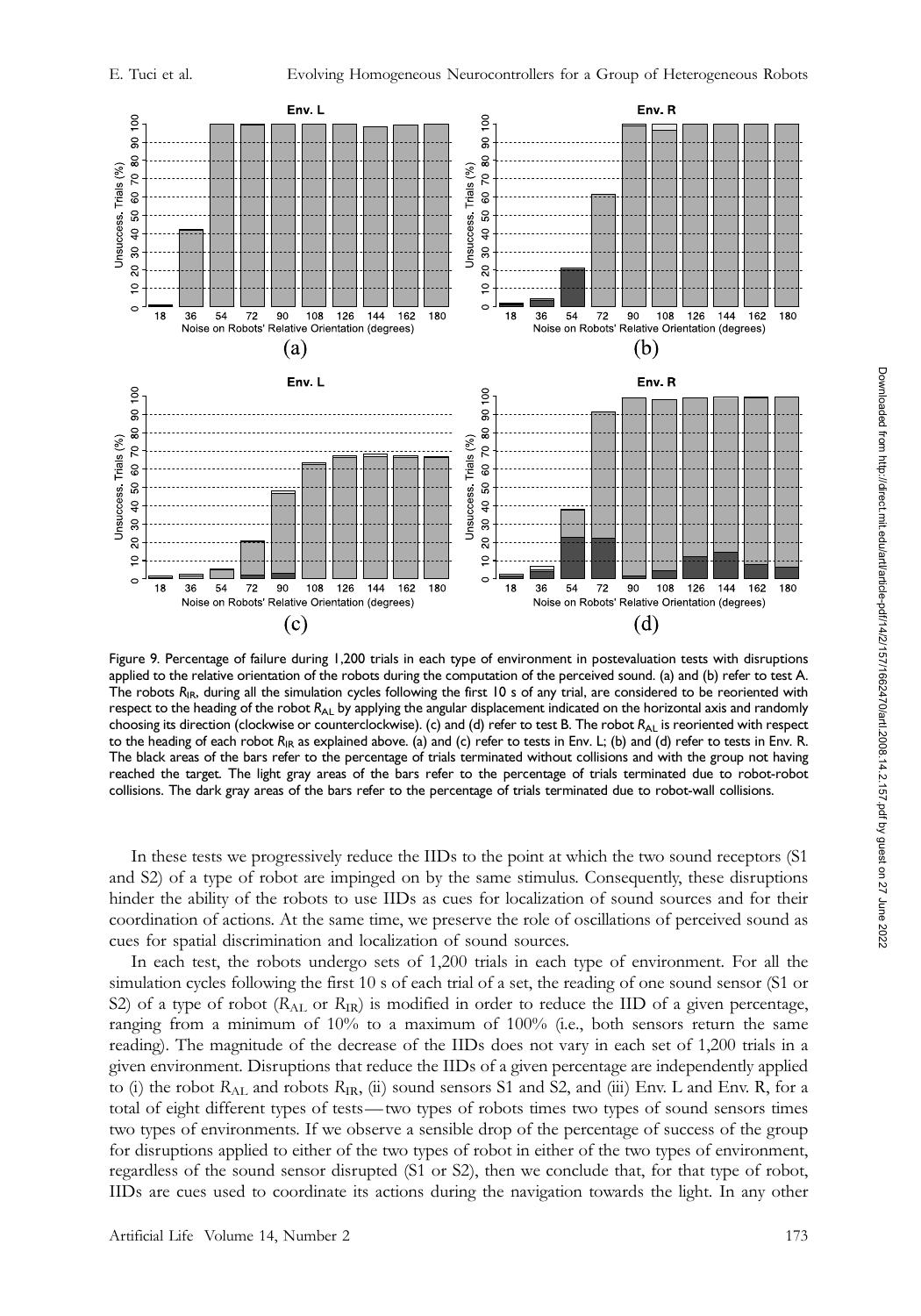circumstances, we conclude that the oscillations of perceived sound, without IIDs, are sufficiently informative on the contingencies to allow the robots to successfully accomplish their goal.

The results of the full series of tests, available at http://iridia.ulb.ac.be/supp/IridiaSupp2006- 006/, show that for both types of robot and for both sound sensors, the progressive reduction of the IIDs is associated with a drop in performance of the group. Figure 10 shows only the results of tests in which, regardless the sound sensor disrupted, the rate of failure of the group in a type of environment is above 90% when the IIDs are made unavailable to a type of robot (see Figure 10, last bar of each graph). These are the tests in which disruptions are applied to sound sensors S1 and S2 of a robot  $R_{AL}$  in Env. L (see Figure 10a, b) and of robots  $R_{IR}$  in Env. R (see Figure 10c, d). In these cases, we conclude that IIDs are cues strictly necessary for a specific type of robot to be able to coordinate its actions.

In all the other cases (robot  $R_{AL}$  in Env. R, and robots  $R_{IR}$  in Env. L), although a progressive reduction of the IIDs corresponds to a drop in performance of the group, the disruptions applied to either of the two sound sensors do not equally affect the performance of the group. With the IIDs completely removed, the rate of failure of the group ranges between 40% and 60% in the cases in which disruptions concern (i) robot  $R_{AL}$  and sound sensor S2 in Env. R; and (ii) robots  $R_{IR}$  in Env. R (see graphs at http://iridia.ulb.ac.be/supp/IridiaSupp2006-006/). Further analyses of the behavior of the group under these circumstances are required in order to provide an explanation of these results. These analyses will be carried out in future works. However, we believe that the group might



Figure 10. (a) and (b) show the percentage of failure during 1,200 trials with disruptions applied to  $R_{AL}$  sound sensors S<sub>1</sub> in Env. L and S<sub>2</sub> in Env. R. (c) and (d) show the percentage of failure during 1,200 trials with disruptions applied to R<sub>IR</sub> sound sensors  $S_1$  and  $S_2$  in Env. L. The disruptions concern the decrease of the IIDs by the percentage indicated on the horizontal axis. The black areas of the bars refer to the percentage of trials terminated without collisions and with the group not having reached the target. The light gray areas of the bars refer to the percentage of trials terminated due to robot-robot collisions. The dark gray areas of the bars refer to the percentage of trials terminated due to robot-wall collisions.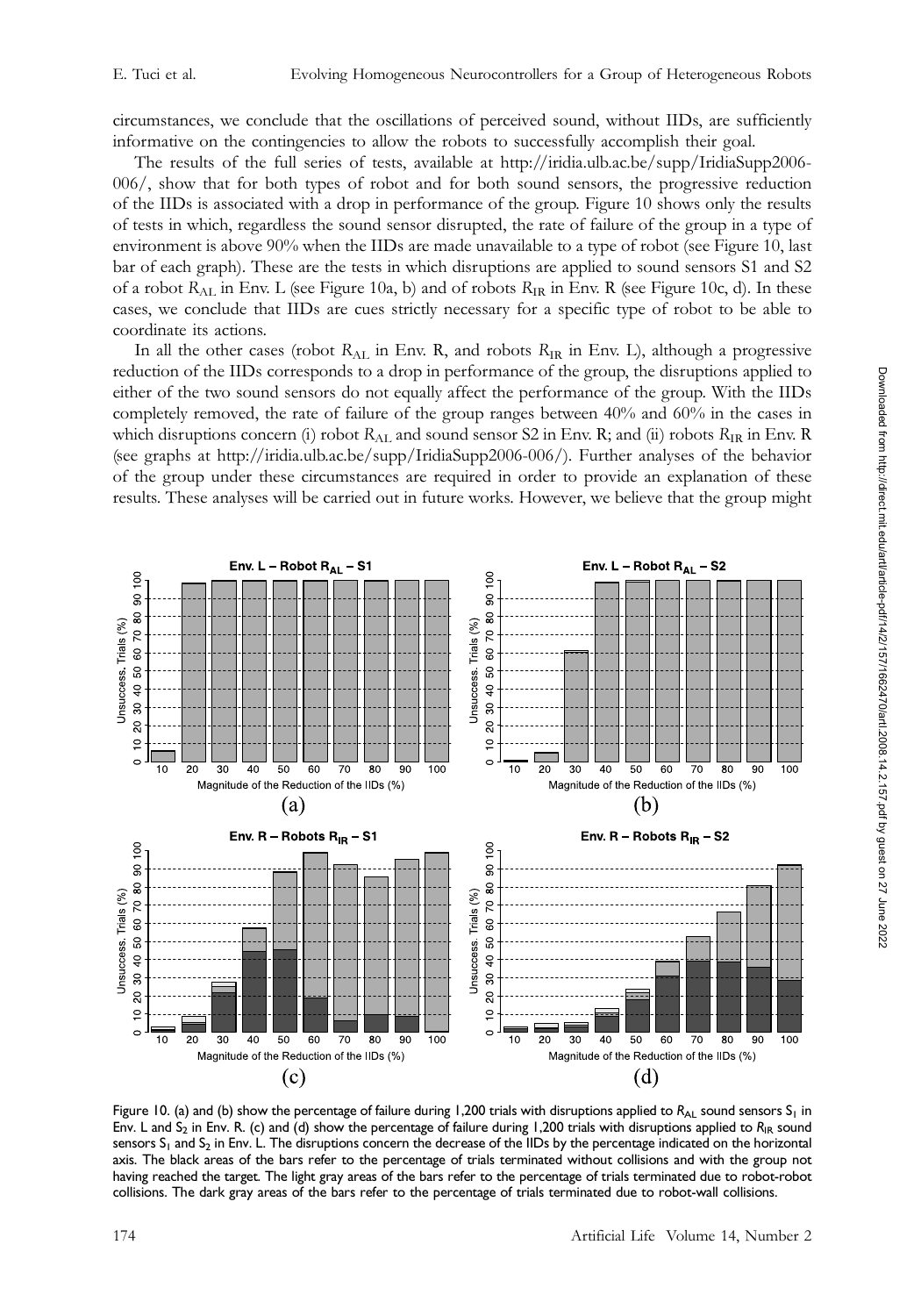be able to assume spatial configurations that facilitate navigation in spite of the absence of IIDs for either type of robot.

#### 9 Discussion

The results reported in Section 8 have shown that dynamic neural networks, shaped by artificial evolution, can be successfully used to design homogeneous control structures for a group of morphologically heterogeneous cooperating and communicating robots. Postevaluation analyses unveiled the mechanisms that underpin the cooperation and coordination of actions of the group. In particular, we focused on the study of the evolved acoustic communication protocol of the best-evolved group. First we showed that: (i) all the robots emit sound at a very high intensity; (ii) signaling behavior is not characterized by oscillatory phenomena; (iii) periodic phenomena, generated by the receiver through a rotational movement associated with phototaxis, characterize the perception of sound. Then, we proved that oscillations of perceived sound and interaural intensity differences (IIDs) are cues largely exploited by the robots to generate adaptive actions to navigate safely (i.e., without collisions) towards the target. In particular, the robots exploit these cues to regulate their individual actions with respect to the relative position of the sound source(s).

It is reasonable to consider that the evolved behavioral and communication strategies treated in Section 8 are limited to the peculiarities of our simulations. However, our successful results point to the relevance, for the robotics community, of features of our methodological approach that are of more general applicability and that may be used in future research work dealing with the design of homogeneous controllers for groups of heterogeneous cooperating and communicating robots. In particular, we draw the attention of the reader to the following distinctive features of our work: (i) the model of the sound; (ii) the way in which the controllers are wired up with the sensory apparatus of the robots; (iii) the dynamic speciation of the homogeneous controller, whose mechanisms underpin sensory-motor coordination and social interactions in structurally different agents. In the remainder of this section, we further discuss these issues, whose significance, in our opinion, goes beyond the research reported in this paper.

The model of sound, although inspired by the work of Di Paolo [7], presents peculiarities of particular interest. As in Di Paolo [7], and contrary to other experimental work in evolutionary robotics, we did not make use of directional microphones, or any other form of hard-wired or handcoded mechanisms, to discriminate between different sound sources or between self- and non-selfproduced sound. For example, in the work of Marocco and Nolfi [19], four directional microphones capture the sound of the nearest robot located within  $\pm 45.0^{\circ}$  left or right of each microphone. As well as being barely portable in a physical system, these types of models preclude the possibility of investigating the principles underlying behavioral coordination through sound signaling in a team of autonomous agents. This follows from the fact that, in these models, the problem of synchronization or turn-taking to avoid mutual interference, and of spatial discrimination of sound sources, are circumvented thanks to the implementation details. With respect to what is described in [7], we strongly simplified the characteristics of the robot's controller. In particular, we did not implement the neural structures that provide to the agents in Di Paolo's work the means to further regulate the intensity of the emission of sound (regulation of a sound effector [7]) and the receptiveness of the sound sensory neurons (sensory gain regulation [7]). We simplified the mechanisms to constrain the production of sound by fixing a limit to the intensity of the signal, which also corresponds to the saturation level of the sound sensors. That is, the self-produced sound can completely saturate the sound sensors of the emitter. Although arbitrarily implemented by the authors, these simplifications were introduced to compensate for an increase in structural complexity in the controller due to the nature of the agents' sensory apparatuses. In particular, while the agents in the work described in [7] the agents are equipped only with sound sensors, in this work, the agents are equipped with light or infrared sensors as well. Moreover, we investigated teams of three robots instead of two robots. Possibly due to these differences, the evolved solutions in Di Paolo's work and the evolved solutions in ours diverge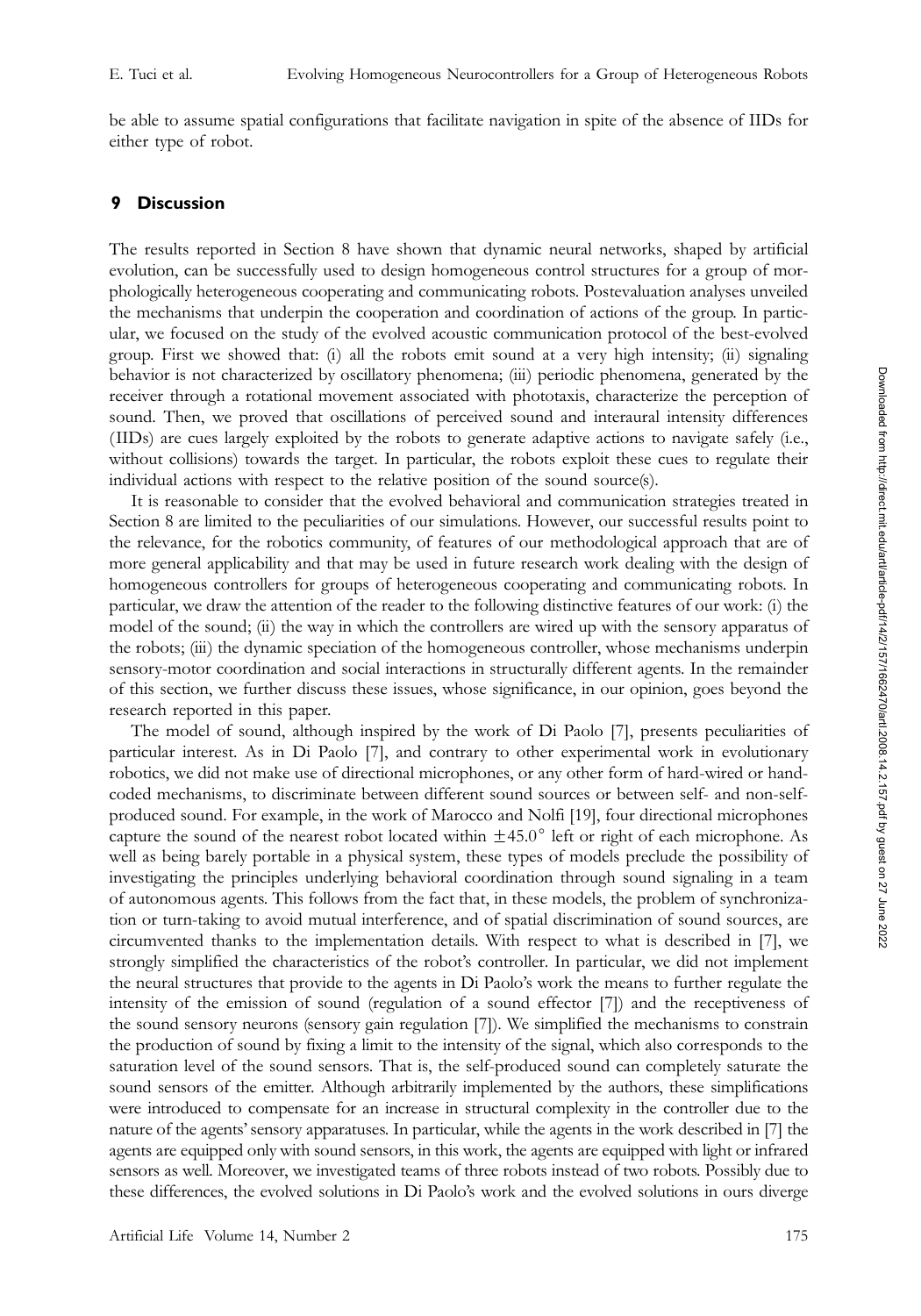significantly. Whereas in Di Paolo's 2000 model, oscillations and synchronization in sound production underpin behavioral coordination, in our model, there is no oscillation in sound production.

From an engineering point of view, it is worth mentioning that, although extremely effective in preventing collisions, the best evolved navigation strategies are not characterized by fast phototactic movement. On the one hand, the strong rotational movement allows for behavioral coordination through sound signaling, as explained above. On the other hand, it slows down the movement towards the light. We believe that alternative navigation strategies can potentially be achieved by reintroducing some of the mechanisms originally proposed in [7]. These mechanisms facilitate the evolution of oscillatory behavior in sound production and the distinction between self and non-self components, without having to model phenomena such as time-varying frequencies and the Doppler effect. A group of robots in which each agent is capable of differentiating between self and nonself and of associating the intensity of the sound perceived in each ear with the distance to the sound source may favor linear over rotational movements. Other hardware specifications, such as the position of the microphones on the robot body, might facilitate the evolution of faster phototactic movement. These issues will be the subject of future investigations.

With regard to the way in which the controllers are wired up with the sensory apparatus of the robots, we would like to provide further justifications for our implementation choices. Our goal was to generate, through artificial evolution, a controller capable of guiding both types of robot. For this reason, we chose to keep the group homogeneous with respect to the controllers. That is, at time 0 of each trial, each robot is equipped with exactly the same control structure. However, the properties of the controllers allow for *dynamic speciation*, that is, differentiation of the functionality of each controller. Evidence for this emerged from the FFT analysis as described in Section 8.3. In particular, we noticed that the robot R<sub>AL</sub> rotates slightly faster than the other two robots. This suggests that the controllers of R<sub>AL</sub> adjust to its physical properties. This adjustment, or differentiation, is determined by the attainment, by each controller, of different stable oscillatory dynamics due to the oscillatory pattern experienced through the robot's sensory apparatus.

We also wanted to reduce to a minimum the number of parameters that define the search space of the evolutionary algorithm. For this reason, we decided to use neural structures in which the same input neurons in different networks are linked to different types of sensors (see Section 6 for details). Our results suggest that implementation details make it possible to generate, through artificial evolution, homogeneous controllers that can efficiently guide morphologically identical as well as morphologically different groups of robots. In our case, the differences in the flow of sensation coming from different sensory channels (viz., the infrared, ambient light, and sound sensors) contribute to induce the specialization of the controllers with respect to the physical characteristics of the robots, and to the relative role that they play in the group (dynamic speciation). This latter mechanism can also be exploited in case of hardware failure, in which an online reassignment of the association between an agent's sensors and the network's input neurons might provide a robust mechanism to preserve the functionality of multirobot systems. However, in order to efficiently exploit our methodological choices in the latter context, further investigations are required to determine the plasticity of controllers in those circumstances in which they have already undertaken a process of dynamic speciation. That is, it is an open question whether a neurocontroller already specialized to receive as input the reading of a particular set of sensors is capable of redefining its functionality to guide a robot with a different set of sensors.

# 10 Conclusions

In a context in which robots differ in their sensory capabilities, cooperation and coordination of actions of the group are achieved by using an acoustic communication protocol controlled by evolved neural mechanisms. Acoustic signals, determined by the individual emission of a single-frequency tone, provide the perceptual cues used by the robots to go beyond the limits of their sensory apparatus in order to obtain robust phototactic strategies as well as obstacle avoidance behavior. The results of a series of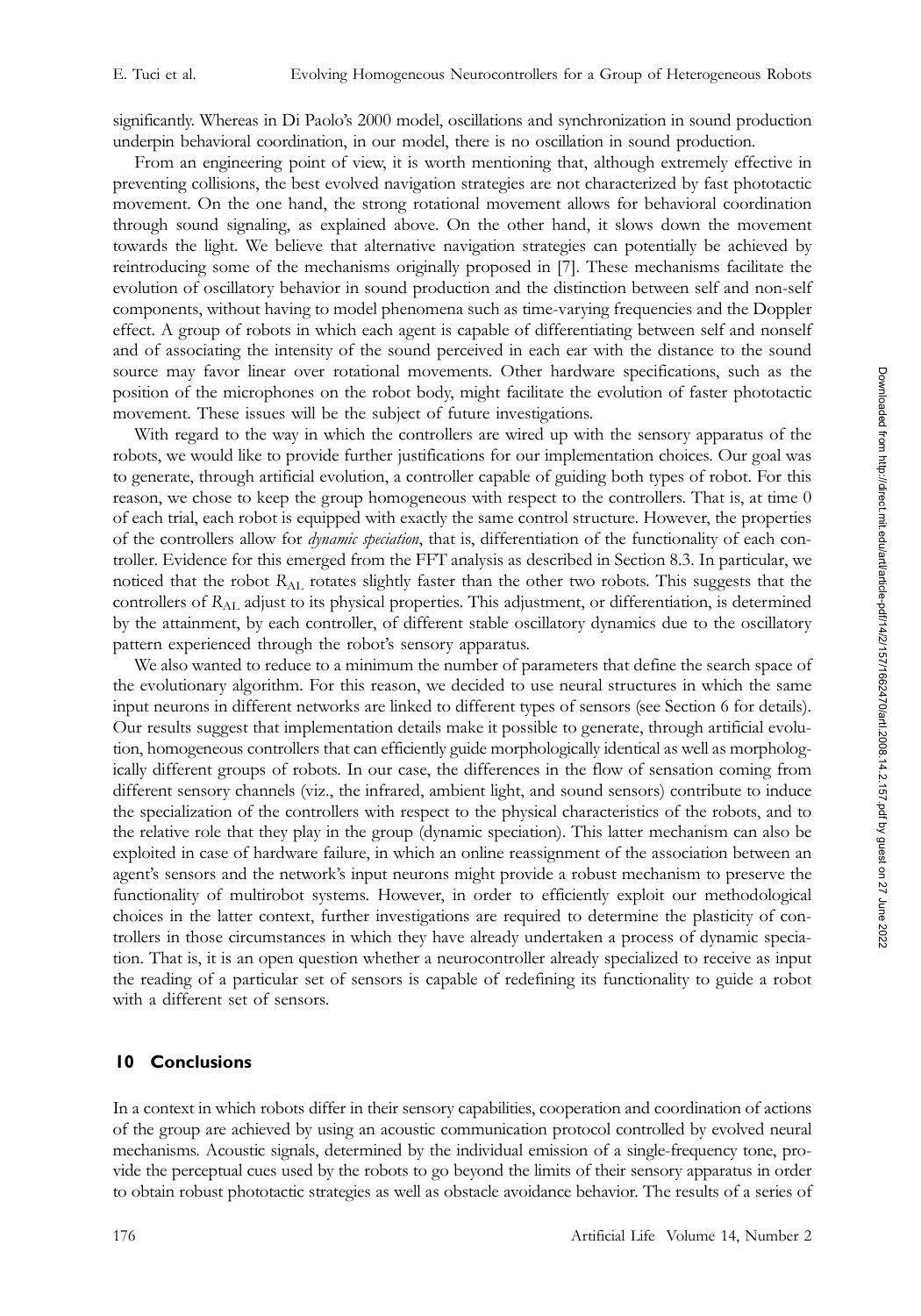postevaluation tests carried out on the behavioral strategies of the best-evolved group of robots show interesting operational aspects of the system (see Sections 8.3, 8.4, and 8.5). In particular, our analyses highlight fundamental relationships between the motion of the agents and the appearance of waveforms in sound perception (affordances [13]), which are exploited by the robots to mutually coordinate their actions. We have also provided evidence that the agents' motion is guided by mechanisms that exploit interaural intensity differences, that is, cues used by natural organisms to localize sound sources.

To conclude, from the results of this research we learn something about how evolution gets to exploit the physics of our system to develop group navigational strategies based on the mutual coordination of actions and cooperation among the agents. The results of this work are a proof of concept: they show that dynamic artificial neural networks can be successfully synthesized by artificial evolution to design the neural mechanisms required to underpin the behavioral strategies and adaptive communication capabilities demanded by this task. The analysis of evolved individual and social skills gives us an estimation of the potential of our implementation choices at various levels, from the model of sound to the characteristics of the robots' controller. Although the evolved behavioral and communication strategies may be limited to the peculiarities of this case study, our methodological approach is of more general applicability. In particular, the dynamic speciation of the robots' controllers, as well as the elements of the models that bring forth the causal relationships between the physics of the system and the nature of the best-evolved collective strategies, can be employed by roboticists for the design of more complex forms of social interactions and communication in groups of autonomous robots.

#### Acknowledgments

E. Tuci and M. Dorigo acknowledge European Commission support via the ECAgents project, funded by the Future and Emerging Technologies program (grant IST-1940). The authors thank their colleagues at IRIDIA for stimulating discussions and feedback during the preparation of this article. M. Dorigo acknowledges support from the Belgian F.R.S.-FNRS, of which he is a research director, and from the ANTS project, an Action de Recherche Concertée funded by the Scientific Research Directorate of the French Community of Belgium. The information provided is the sole responsibility of the authors and does not reflect the Community's opinion. The Community is not responsible for any use that might be made of data appearing in this publication.

#### References

- 1. Ampatzis, C., Tuci, E., Trianni, V., & Dorigo, M. (in press). Evolution of signaling in a multi-robot system: Categorization and communication. Adaptive Behavior.
- 2. Balch, T., & Arkin, R. C. (1994). Communication in reactive multiagent robotic systems. Autonomous Robots, 1(1), 27 –52.
- 3. Baldassarre, G., Nolfi, S., & Parisi, D. (2003). Evolving mobile robots able to display collective behavior. Artificial Life, 9, 255-267.
- 4. Bonabeau, E., Dorigo, M., & Theraulaz, G. (1999). Swarm intelligence: From natural to artificial systems. New York: Oxford University Press.
- 5. Cao, Y. U., Fukunaga, A. S., & Kahng, A. (1997). Cooperative mobile robotics: Antecedents and directions. Autonomous Robots,  $4(1)$ ,  $7-27$ .
- 6. Clancey, W. J. (1997). Situated cognition: On human knowledge and computer representations. Cambridge, UK: Cambridge University Press.
- 7. Di Paolo, E. (2000). Behavioral coordination, structural congruence and entrainment in a simulation of acoustically coupled agents. Adaptive Behavior, 8(1), 27 –48.
- 8. Dorigo, M., & Şahin, E. (2004). Swarm robotics—Special issue editorial. Autonomous Robots, 17(2-3),  $111 - 113.$
- 9. Dorigo, M., & Şahin, E. (2007). Swarm robotics. Scholarpedia. http://scholarpedia.org/articles/ Swarm\_Robotics. Accessed November 2007.